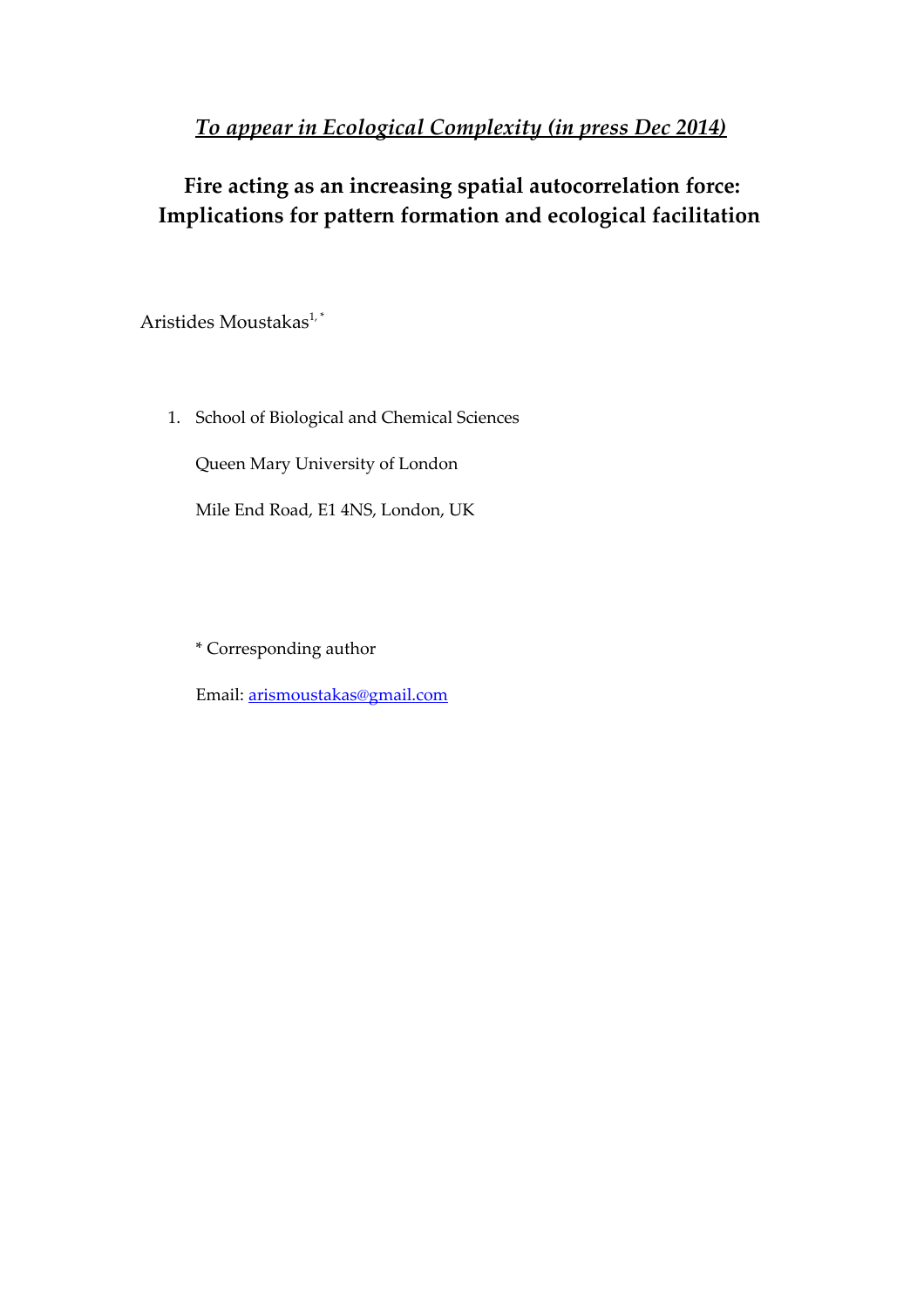## **Abstract**

Fire is an indissoluble component of ecosystems, however quantifying the effects of fire on vegetation is challenging task as fire lies outside the typical experimental design attributes. A recent simulation study showed that under increased fire regimes positive tree-tree interactions were recorded . Data from experimental burning plots in an African savanna, the Kruger National Park, were collected across unburnt and annual burn plots. Indices of aggregation and spatial autocorrelation of the distribution of trees between different fire regimes were explored. Results show that the distribution of trees under fire were more clumped and exhibited higher spatial autocorrelation than in unburnt plots: In burnt plots spatial autocorrelation values were positive at finer scales and negative at coarser scales potentially indicating co-existence of facilitation and competition within the same ecosystem depending on the scale. The pattern derived here provides inference for (a) fire acting as an increasing aggregation & spatial autocorrelation force (b) tree survival under fire regimes is potentially facilitated by forming patches of trees (c) scaledependent facilitation and competition coexisting within the same ecosystem with finer scale facilitation and coarser scale competition.

## **Keywords**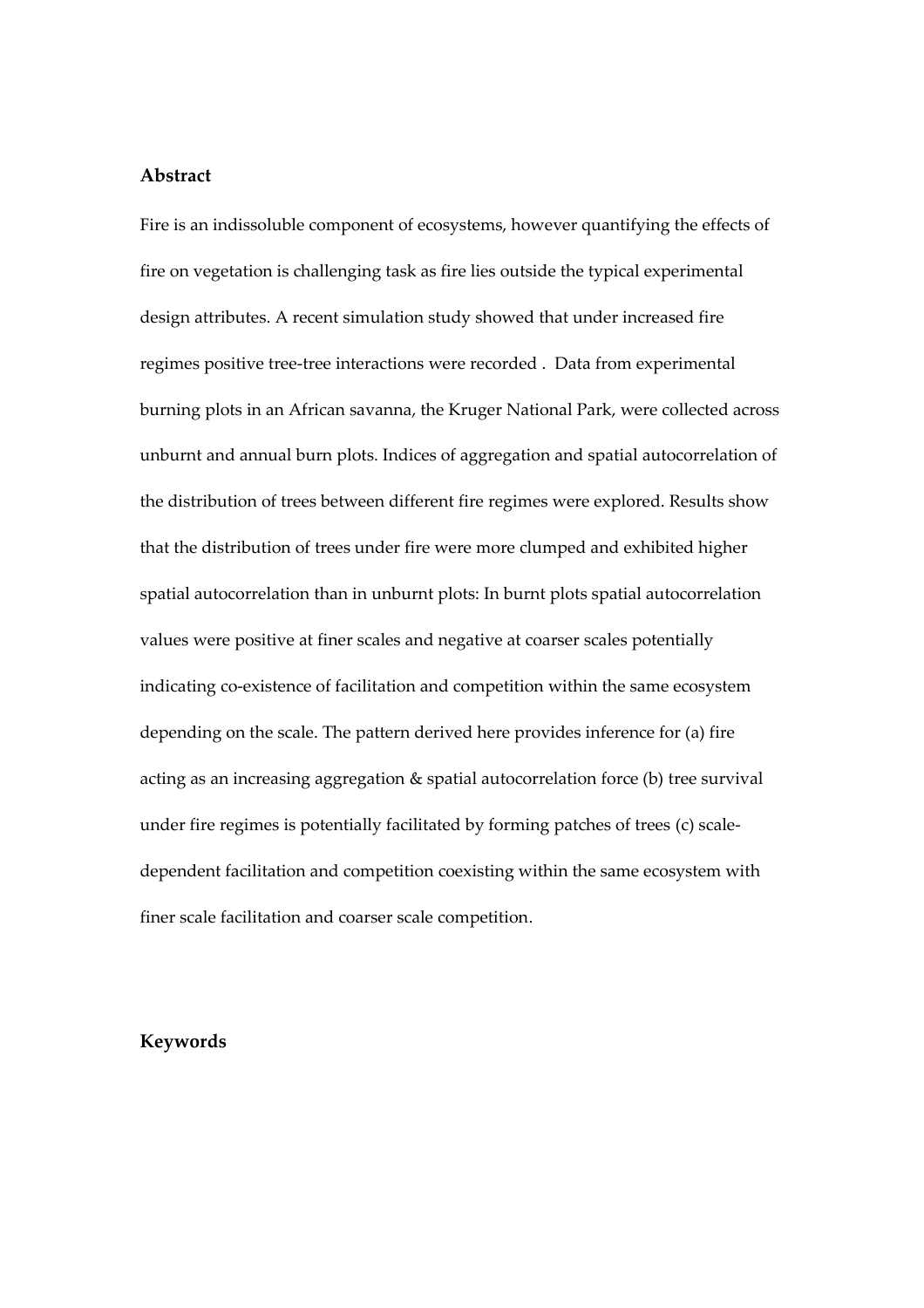Spacing patterns; clumping; aggregation; burning frequency; tree-tree interactions; savanna; Moran's I; spatial statistics; experimental design; facilitation-competition; density effects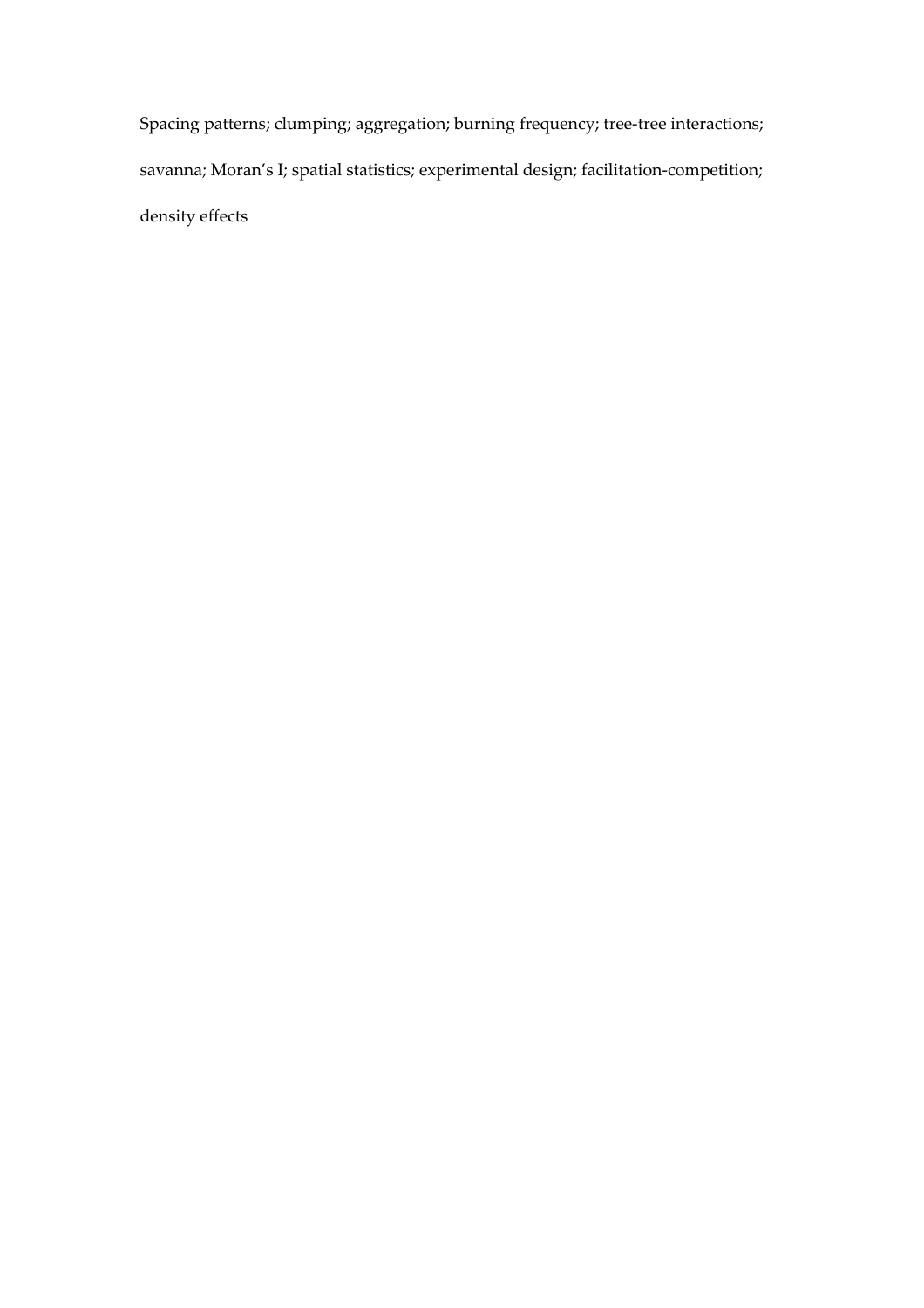## **Introduction**

Fire is and has historically been an important regulator of tree community structure in different ecosystems . In most cases fires are hard to predict and to control, and their spatial scale exhibits high variance spanning to different levels of magnitude of hectares. Thus, fires lie outside the typical examples of experimental design, and as a result analyzing their effects is often a hard task . Theoretical studies have indicated that the spread of fire can be critically influenced by the density as well as the spatial structure of trees .

Tree spacing can be random, regular, or aggregated (also known as clumped). The regular pattern is created by competition between aggregated neighbouring individuals and death of some of them . In the absence of fire, clumped distributions can be formed by anthropogenic disturbances, soil patchiness, vegetative reproduction, limited dispersal capabilities, as well as gap regeneration - see and references therein. Theoretically, assuming spatial homogeneity, the spatial distribution that provides optimal growth opportunities for all trees is achieved by equal tree spacing, i.e. regular tree distribution . It has been reported that spatial autocorrelation did not greatly influence assessments of fire effects and that treatments designed to assess heterogeneity in forest conditions prior to the reintroduction of fire will likely be unnecessary . However, a recent study reports increased clumping of trees under more frequent burning, and thus providing inference for higher spatial autocorrelation in the spatial distribution of trees under more frequent burning .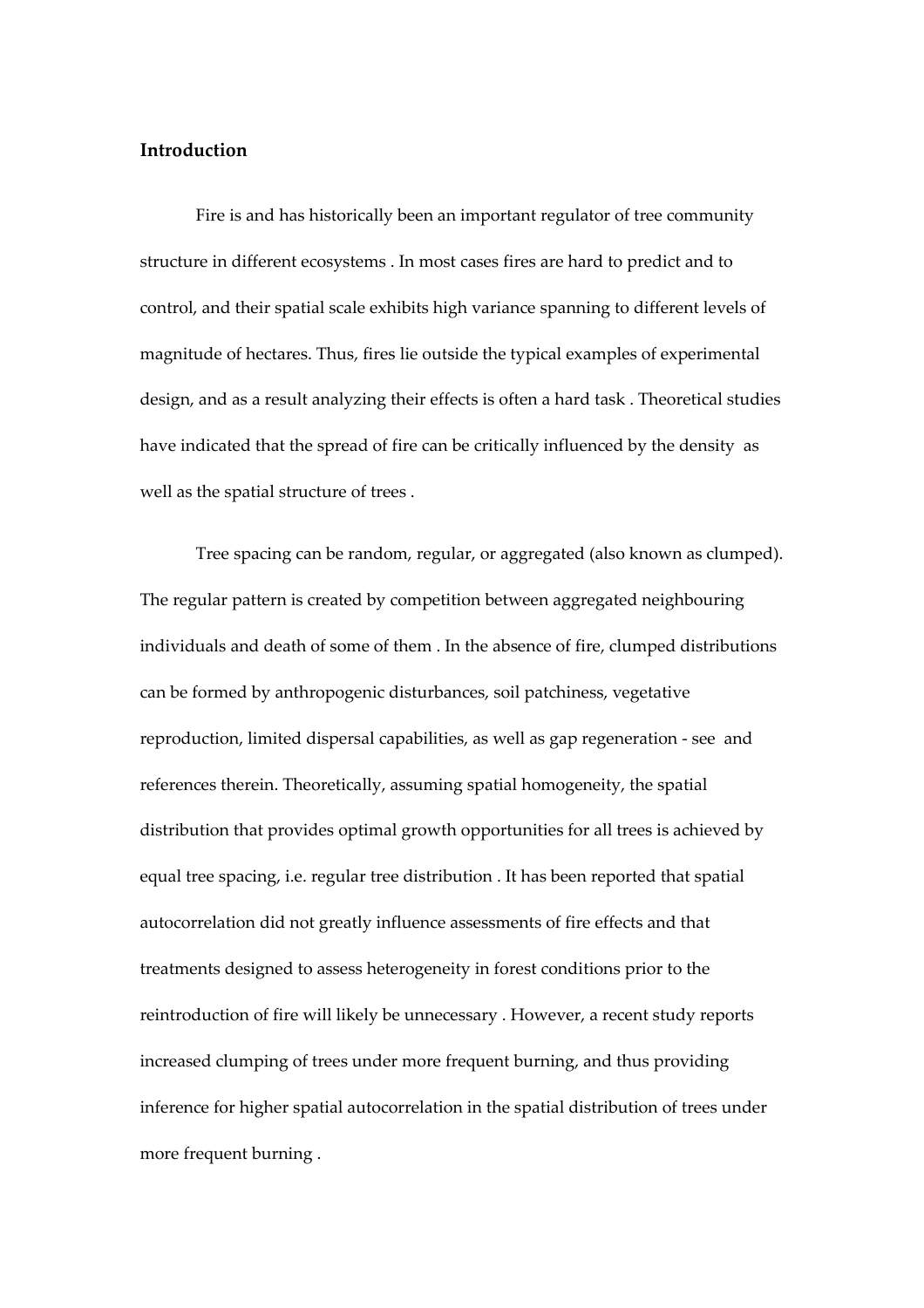Often unaccounted for in the past, positive (facilitative) and negative (competitive) plant interactions are now considered to have serious implications for population dynamics and ecosystem function . Ecological facilitation and reciprocally competition has been often investigated in terms of the stress gradient hypothesis , which predicts an increase of positive interactions with increasing environmental stress . To date there are very few studies investigating the effects of fire frequency as a stress gradient on competitive-facilitative interactions on plants and the effects of fire are not necessarily straightforward: Competition with established vegetation limits plant recruitment and fires create open conditions which can allow new species to establish . However, facilitation theory suggests that destruction of vegetation will restrict germination and survival . A theoretical study recently reported that fire frequency can increase positive tree-tree interactions .

Savannas are ecosystems comprising of a mixture of woody species (trees and bushes), grasses and forbs. They cover about a fifth of the global land surface and about half of the area of Africa, Australia and South America . Savannas are characterized by a continuous grass and a discontinuous tree layer. A savanna, where trees and grasses coexist , may be viewed as an intermediate ecosystem between grassland (grass dominance) and forest (tree dominance) with increasing precipitation resulting in a denser tree layer yet still discontinues in comparison to a forest . Fire is an indissoluble component of savanna ecosystems . Savannas are mainly characterised by ground fires as fuel load derives mainly from grass biomass and such fires occur mainly in mesic or humid savannas .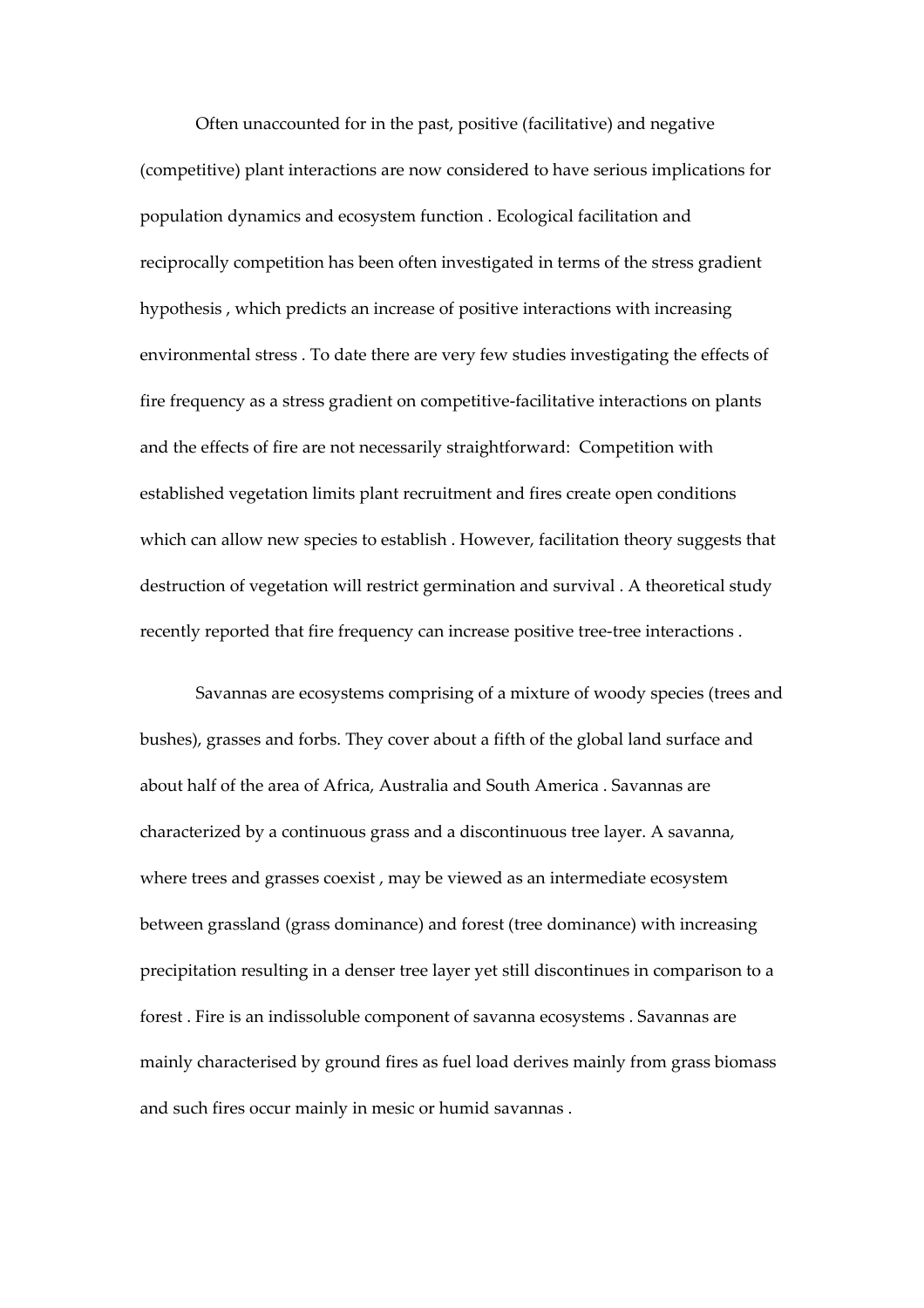The aim of this work is to quantify the effects of fire on tree size class distributions and spacing patterns and link pattern and process regarding tree-tree interactions . To that end size and spatial properties of trees in prescribed burning plots in a mesic savanna were compared with unburnt plots on the same location . Prescribed fires managed for resource objectives displayed similar patterns of fire severity, heterogeneity, and seedling and sapling survival with wildfires, creating post-fire conditions that approximate natural fires when assessed on a fine spatial scale . Using data from experimental burning plots that included annual burning vs. no burning (control) for the past ~50 years .

The properties of trees examined included indices of aggregation as well as the spatial autocorrelation of their distributions. Two questions were addressed in this study: (i) Are trees more aggregated in burnt than in unburnt treatments? This could be the result of fire-generated open conditions resulting in lower tree occupancy thereby leading to a higher aggregation Alternatively a higher aggregation in burnt plots could result from fire increasing positive tree-tree interactions due to an increased stress gradient with fire as the stressor. (ii) Are tree distributions exhibiting higher spatial autocorrelation values in burnt plots? This would follow up from a potential higher aggregation in burnt plots .

## **Methods**

Data were collected in the Kruger National Park (KNP), South Africa between February and March 2010. The park is situated in the savannas of north-eastern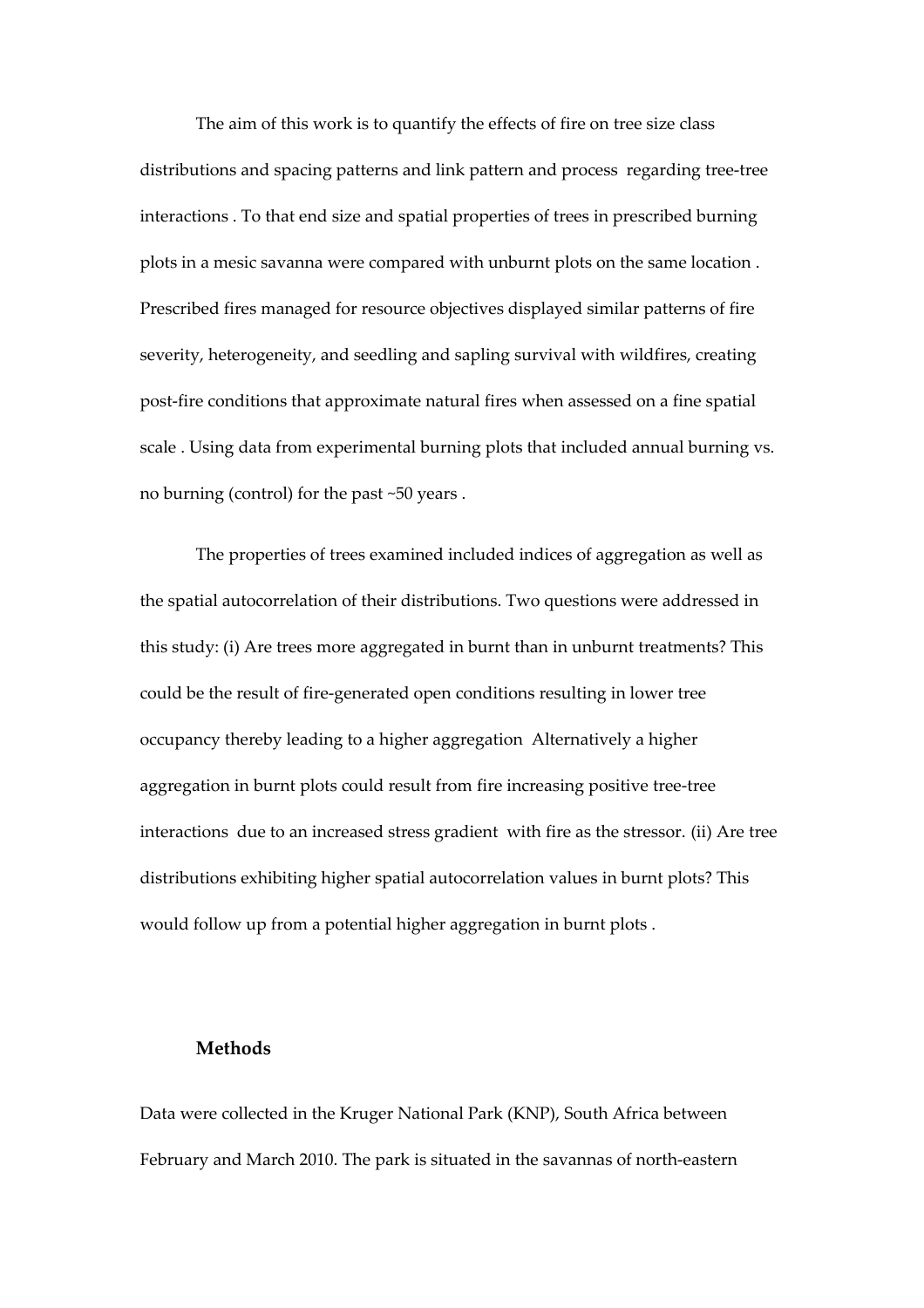South Africa (Fig. 1), and covers an area of ~19,633 km<sup>2</sup>. The vegetation in the park is mainly characterized by dense savanna dominated by Acacia and Combretum species. Within the park there are long-term Experimental Burning Plots (EBPs) where fire is manipulated as a treatment for the past ~50 y and thus KNP is an ideal environment for comparing fire effects on vegetation . The experiment was laid out between 1954 and 1956. In 1979, some plots, in some landscapes were split to allow the implementation of additional treatments ; no data are analyzed from these new treatments. The experiment is replicated four times within the Skukuza landscape (plots) within the park. The Skukuza landscapes are on granite soils and the mean annual precipitation is 550 mm. Each replicate plot consists of two different experimental treatments and each treatment is implemented in a 7-ha plot in a splitplot randomised design ; (Fig 2a). The burning treatment includes annual burning every August (*F1*) which is the dry season, while the control treatment excludes fire (*F0*).

In each of the eight plots, four line transects of 200 m length each were drawn. Each transect was distanced 40 m from the previous/next transect. For each transect, every 20 m (focal points) the nearest two adult individuals to the focal points (focal trees) were recorded (Fig. 2b). Thus 10 trees per focal point, 100 trees per transect and 400 trees per plot were sampled. This resulted in 400 trees per plot x 8 plots = 3200 trees in total were sampled, 1600 trees in unburnt, and 1600 in annual burn plots. There were a few cases where the one of the four nearest neighbours of focal tree1 was also one of the four nearest neighbours of focal tree2 – in those cases the duplicate tree individuals were only included once in the statistical analysis.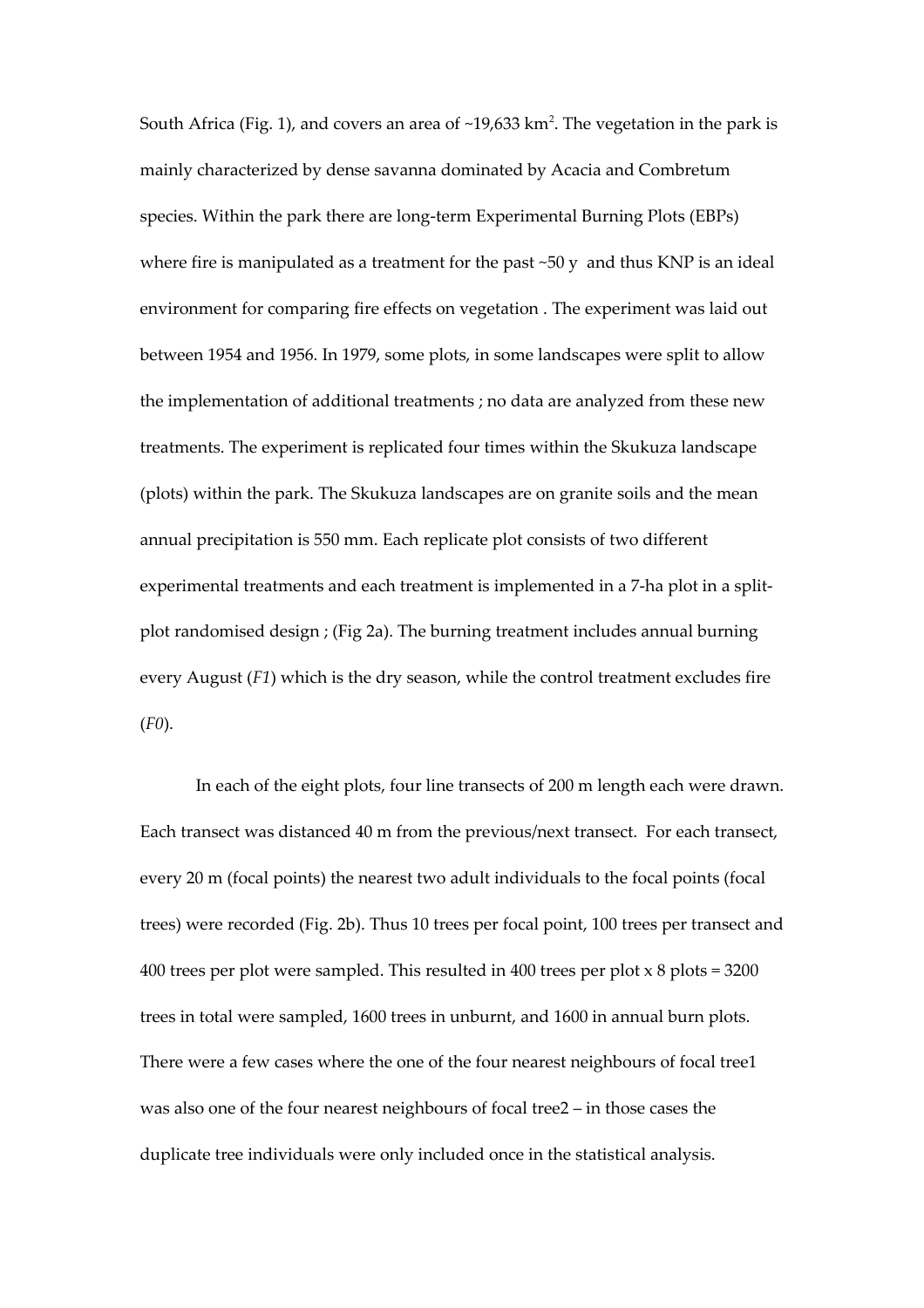Recorded variables per tree sampled included species identity, Trunk Circumference at Breast Height (TCAH, measured at 1.35 m above ground), and the X, Y coordinates of the trunk of each focal tree. Only adult (i.e. reproducing – no saplings or seedlings) individuals were sampled. The species ID, TCAH, and X, Y coordinates of the four nearest neighbours of each of the two focal trees were also sampled. Dominant species identities included mainly *Acacia nigrescens*, *Dichrostachys cinerea*, *Sclerocarya birrea*, *Combretum collinum, Combretum apiculatum, Terminalia sericea* and *Euclea divonorum*. All necessary permits for field work were obtained from the Administration, Scientific Services and the local Rangers of the Kruger National Park.

#### *Analysis*

For each tree recorded within each plot and burning treatment (*F0*, *F1*), the average of the distances to the four nearest neighbouring trees was recorded, based on the inter-trunk distances of each pair of trees for each burning treatment (*MeandistF0*, *MeandistF1*). The distance to the nearest neighbouring tree for each burning treatment was also recorded (*NearestF0*, *NearestF1*). The mean size in terms of TCAH of the nearest four tree individuals was recorded (*MeansizeF0*, *MeansizeF1*). The TCAH of the largest among the four nearest tree individuals was also recorded (*LargestF0*, *LargestF1*). The coefficient of variation (CV), skewness, and kurtosis of the summary statistics of the abovementioned size and distance indices were calculated. The CV is a normalised measure of dispersion of the data expressed as the ratio of the standard deviation to the mean of the data commonly used to assess data aggregation . Skewness is a unit-less index that quantifies how symmetric a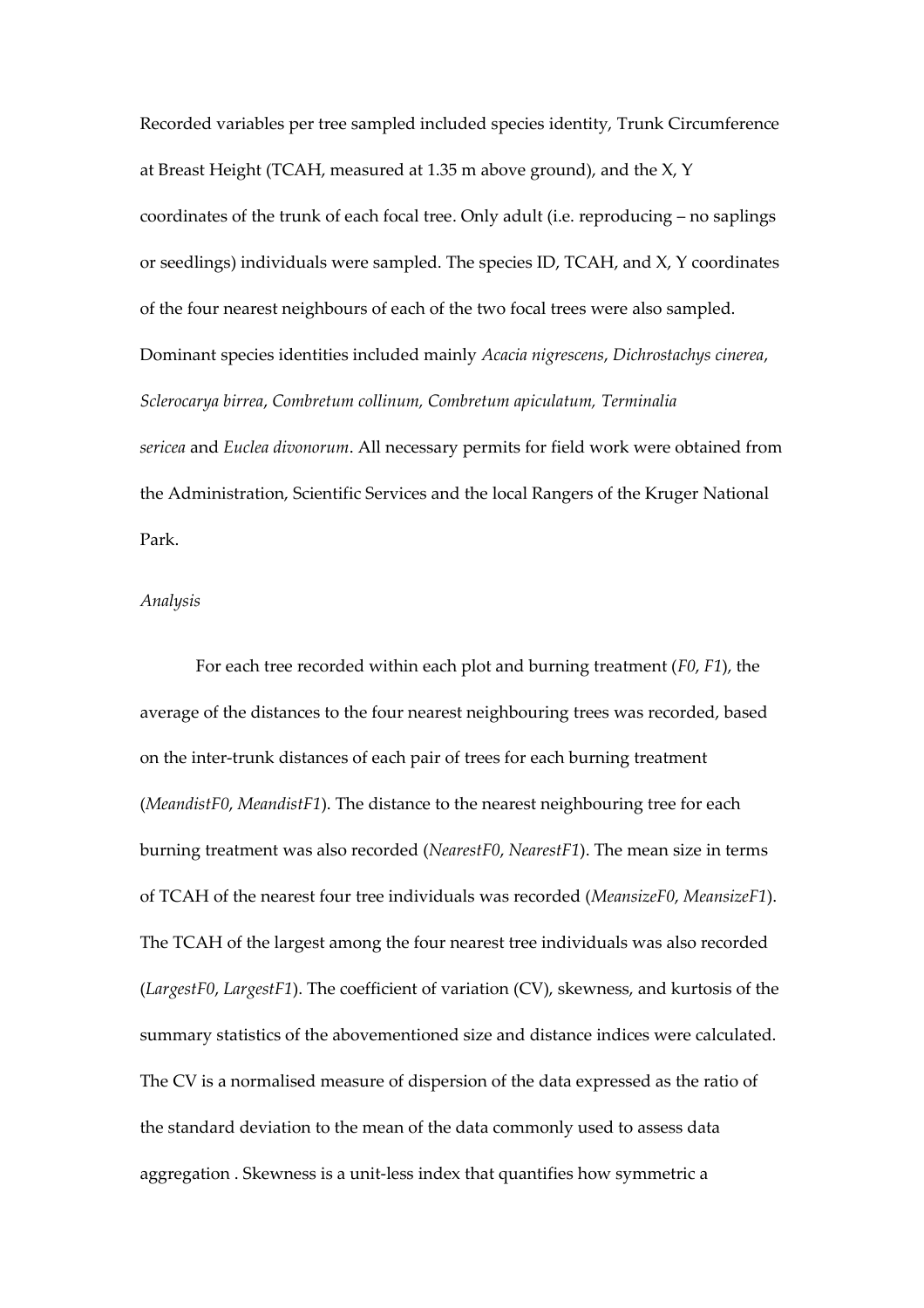distribution is – an asymmetrical distribution with long tail to the right has a positive skew . Kurtosis is a unit-less index that quantifies whether the shape of the data matches a Gaussian distribution and distributions more peaked than a Gaussian have positive kurtosis values .

In the study of spatial patterns and processes, it is logical to expect that close observations are more likely to be similar than those far apart – spatial autocorrelation . In order to assess the spatial autocorrelation of tree size distributions, in terms of TCAH, across distances the Moran's I was used . Moran's I is commonly employed for quantifying characteristics and autocorrelation in the spatial distribution of data . Moran's *I* is defined as:

$$
I = \frac{N}{\sum i \sum j \; Wij} \; \frac{\sum i \sum j \; Wij \; (Xi - \overline{X})(Xj - \overline{X})}{\sum i \; (Xi - \overline{X})^2}
$$

where N is the number of trees within each plot, X is the TCAH of each tree in the

plot,  $\overline{X}$  is the mean value of TCAH of trees within each plots,  $w_{ij}$  are the weights of each pair-wise  $(X_i, X_j)$  comparison, and i, j are the different locations within each plot that a tree was recorded. The weights of pair-wise comparisons take values closer to 1 for very close neighbours and closer to 0 for very distant neighbours, also known as a neighbouring function . The formula used to calculate the weights was: weights *wi,j*  $= 1/d_{i,j}$ , where  $d_{i,j}$  is the Euclidean distance between points i and j. A permutation test for Moran's I statistic calculated by using 999 random Monte Carlo permutations for the given spatial weighting scheme to establish the rank of the observed statistic in relation to the simulated values was employed . The Monte Carlo-generated pseudo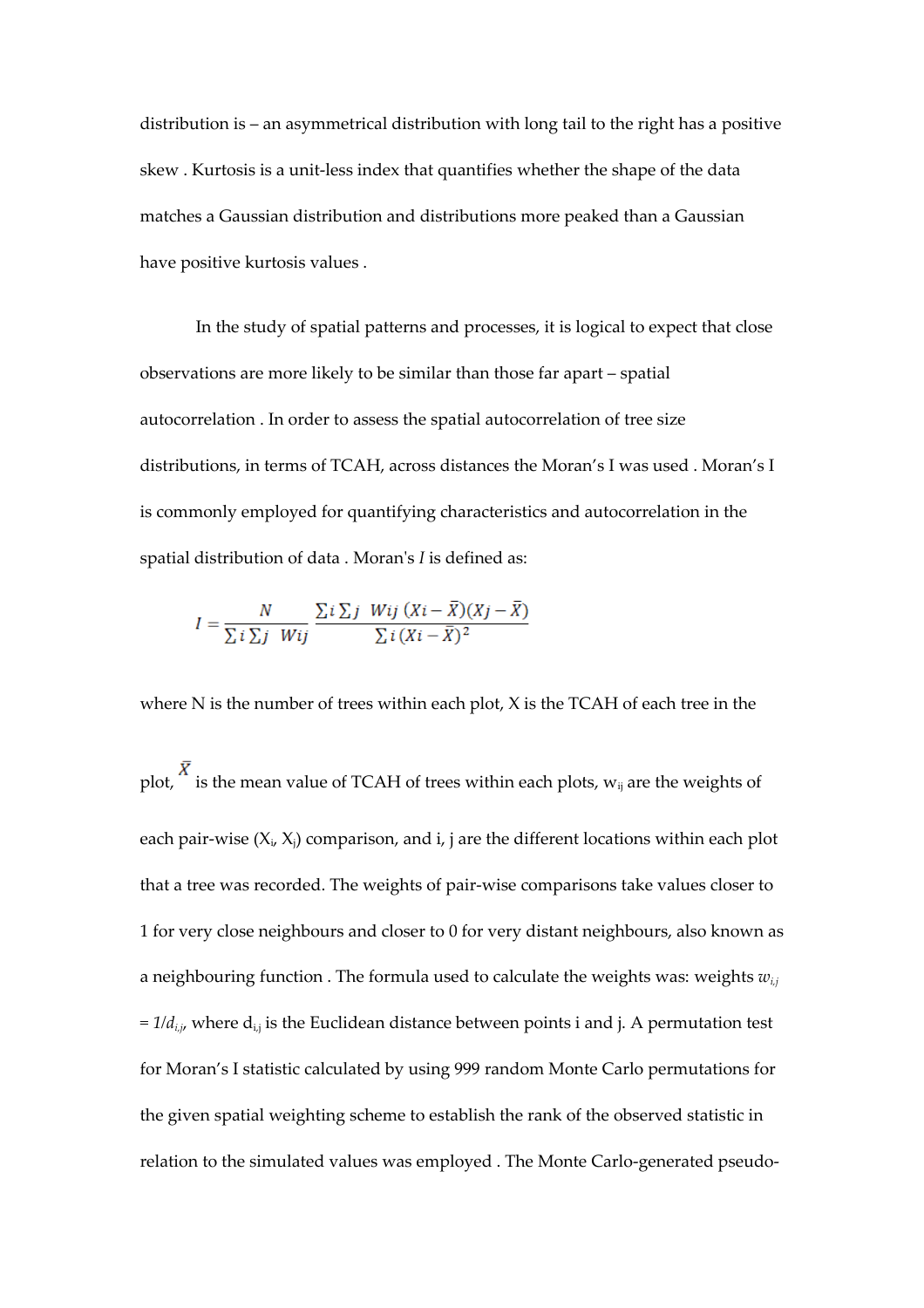p values of the test were used to assess significance .The analysis was performed on each of the eight plots and the distant-specific autocorrelation I values for each of the four unburnt and the four annual burn plots were averaged separately and plotted. Analysis was conducted in the 'spdep' package in R .

#### **Results**

Dominant tree species had similar presences in unburnt and annual burn plots (Fig. 3). The CV, skewness, and kurtosis of the four nearest and in particular the nearest neighbour were larger in annual burning plots indicating a much higher degree of aggregation (clumping) in the spatial distribution of trees (Table 1; Fig. 4). The CV of TCAH of the four nearest as well as the largest of the four nearest neighbouring trees was marginally larger in annual burn than in unburned plots (Table 1), however skewness and kurtosis were larger in unburned than in annual burn plots (Table 1).

Values of Moran's I across distances indicated no spatial autocorrelation of tree distributions within unburned plots at all distances examined up to 120 and repulsion (negative correlation) at long distances above 120 (Fig. 5a). Contrastingly, there was significantly positive spatial autocorrelation in the spatial distribution of trees within annual burning plots for distances up to 30 m, while the spatial autocorrelation of larger distances could not be differentiated from random at distances up to 90 m and negative spatial autocorrelation after 110 m distances (Fig. 5b).

## **Discussion**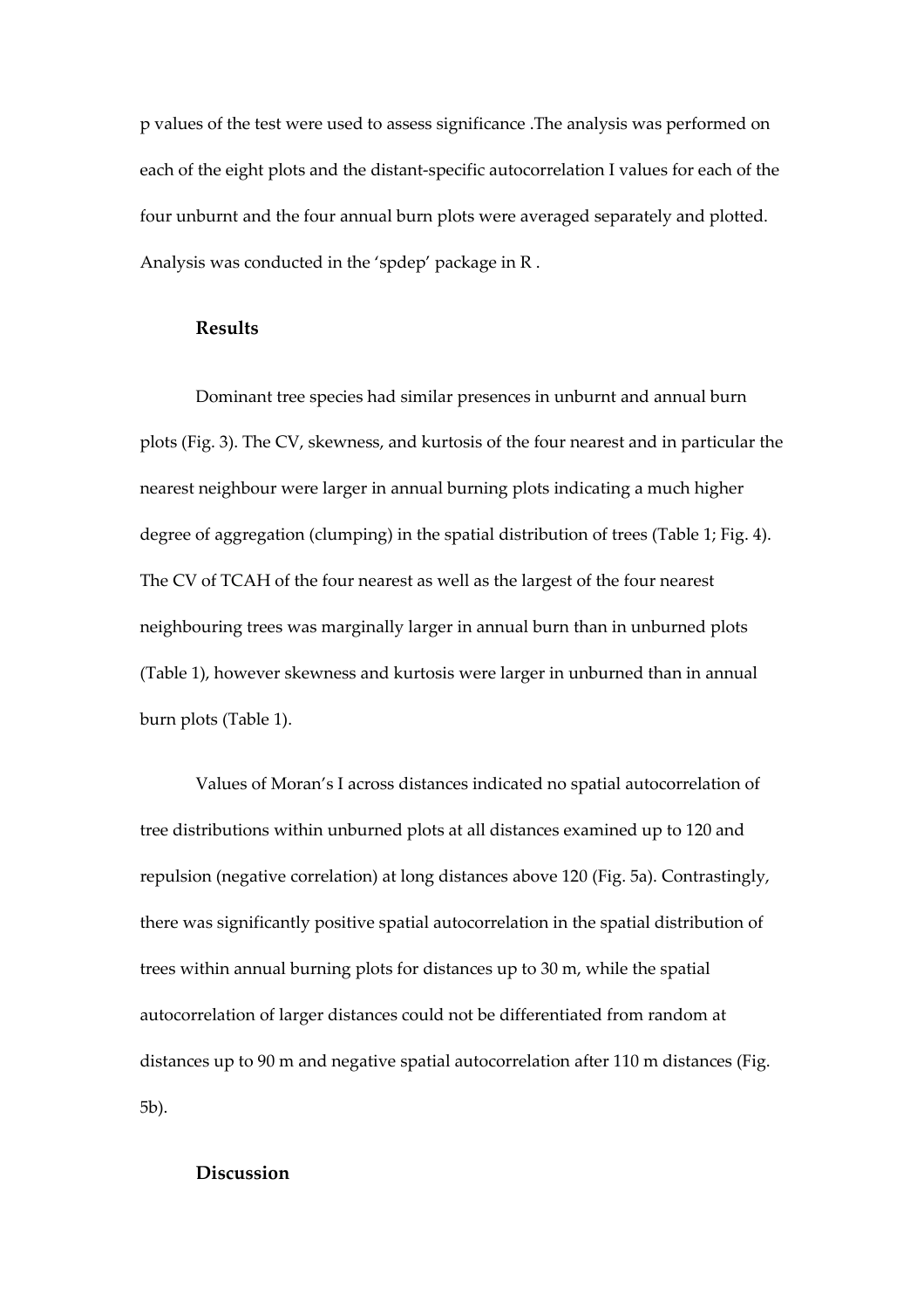This study showed that there is increased aggregation in terms of all three indices of aggregation, CV, skewness, and kurtosis, as well as increased spatial autocorrelation (Moran's I) of trees under annual burning treatment. The mean distance to the four nearest neighbours is higher under annual burning than in unburnt plots; However, the higher aggregation and spatial autocorrelation in the distribution of trees implies that trees form patches in the annual burn plots and thus proximity to other neighbouring trees facilitates survival . Fire treatments increased spatial autocorrelation of tree distributions as assessed by Moran's I, an index showing direction (positive or negative) and degree (strength) of spatial autocorrelation . Increased spatial autocorrelation should be interpreted here as deviation from zero or random spatial autocorrelation: Values of Moran's I that are negative and significantly deviating from random are also indicating increased spatial autocorrelation (i.e. not only positive Moran's I values); .

Within the experimental burning plots of the Kruger it has been reported that the density of woody individuals was unresponsive to fire, but the dominance of small trees was highly responsive to the fire regime . In this study only adult individuals were sampled and thus the results reported here in should be interpreted bearing that in mind. In the same study it was reported that savannas are demographically resilient to fire but structurally responsive ; results derived here and suggest that tree-tree facilitation can be one of the structural responses under fire. The analysis of clustering conducted here did not explicitly account for species identities of neighbouring trees. However species between burnt and unburnt plots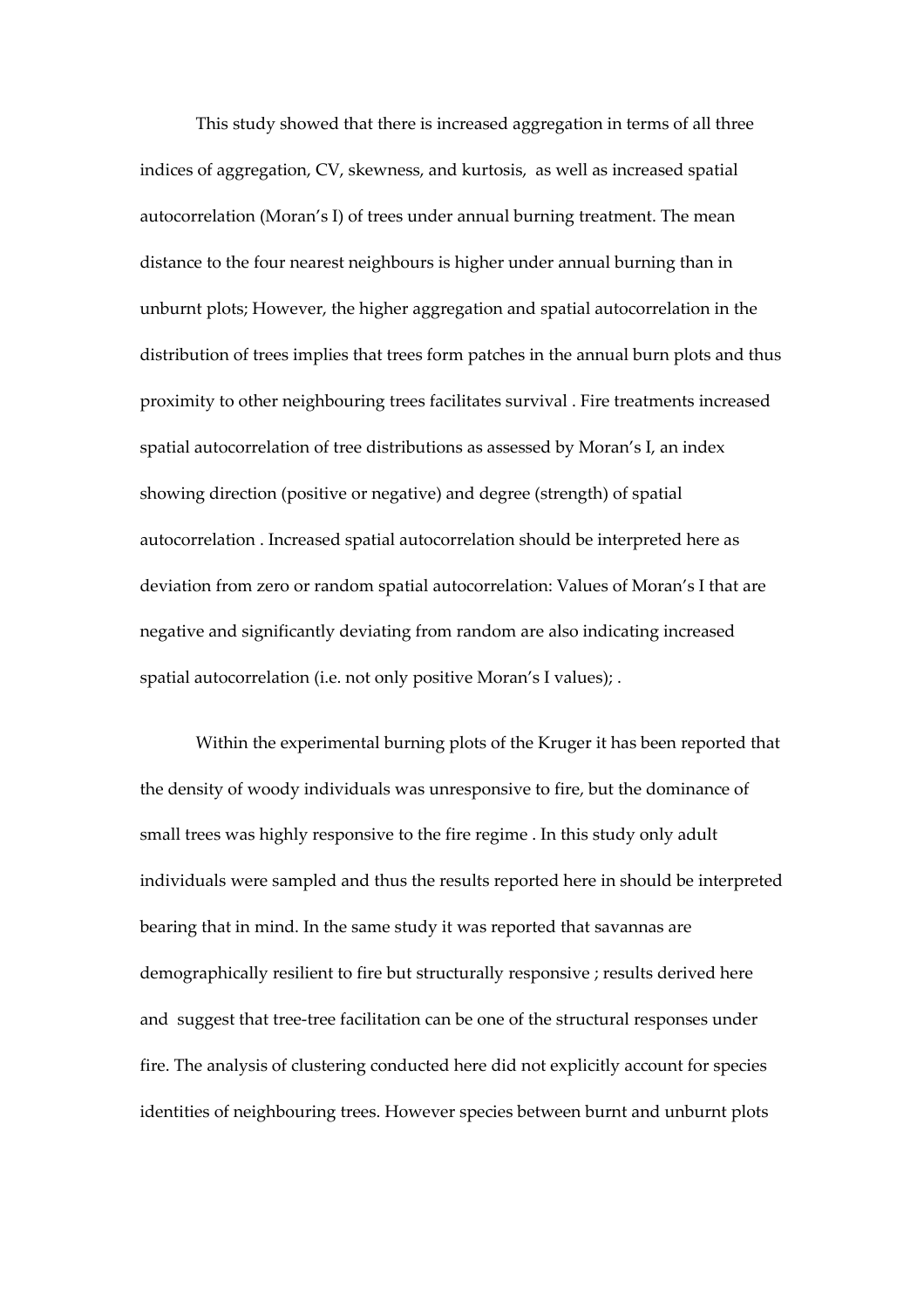did not differ as savanna species are adopted to fire and thus species that are highly flammable and that in theory could survive in burning plots are not present .

Tree aggregation under repeated fire has been reported to initially increase clumping although repeated fires reduced it . The dataset analysed here has no time replicate and although spatial variation can be used as a tool for inferring temporal variation in population dynamics this is not within the scope if this study. However, the experimental burning plots have been established for ~50 y and thus such temporal effects may long have stabilised. Another study comparing active fire and fire suppressed areas indicated that fire exclusion increased patch sizes of trees and decreased spatial complexity , a result in agreement with the findings reported here.

Results derived here show that both positive and negative spatial autocorrelation exist in burnt plots and positive autocorrelation exists at finer scales while negative at larger ones as also reported in an experimental study . It has also been reported that facilitation and competition may coexist within the same ecosystem depending on the scale of analysis with finer scale facilitation and larger scale competition . Combined results derived here in terms of increased aggregation and positive Moran's I at finer scales and negative at larger spatial scales are showing a similar pattern with the one derived by  $-$  a fine scale facilitation and a relatively larger scale competition. It would be interesting to elaborate on the scale that this shift potentially occurs and link this scale-specific shift to the underlying mechanisms (stress gradient, soil properties, density, etc) that may be causing it: The shift from facilitation to competition may be occurring at coarser scales as precipitation increases or at finer scales as density increases. In that case quantifying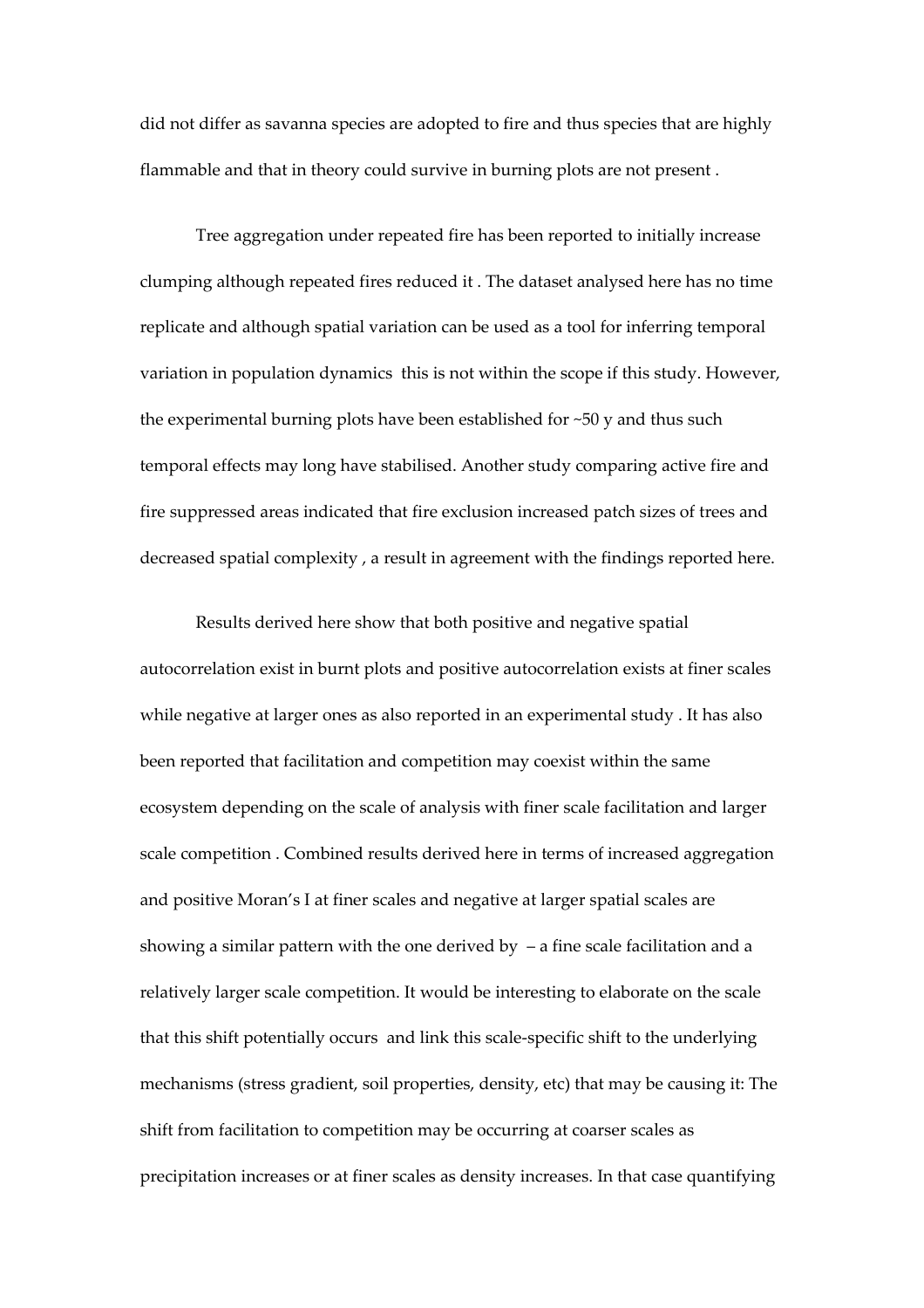the range and extend of local clustering could explain local facilitation . It is also important to note that theoretical studies indicate that, in the absence of facilitation, non-local competition among plants alone may induce patterns .

This study investigated the effects of fire as a stress gradient across two extremes: no fire for the past 50 y and annual burn during the same period. Most cases that fire acts as a stress gradient are in between those two extremes (very few natural ecosystems get burned every year); for example in the Kruger the mean natural fire return interval is between four to seven years . The frequency of burning is inversely related to the median fuel load (Fig. 6a) but that doesn't necessarily imply a linearly increasing relationship with fire intensity (Fig. 6b). Frequent burning does not build up big wildfires and to that end the effects of big wildfires on the spatial patterning of vegetation across finer and coarser scales may differ from the ones derived here.

How is the pattern derived here formed? In the absence of fire it is well recorded through long-term studies that savanna trees are competing with their nearest tree neighbours: Probability of mortality is increasing with increasing proximity to the nearest neighbours , implying a finer scale competition rather than facilitation. Experiments that manipulated removal of nearest woody species neighbours also reported such competitive effects . In this study crowding increases the chance of survival around tree clumps in annual burning plots. Fire in the study area and in savannas in general is mainly occurring through ground fires, the main fuel load is composed by grass biomass during the dry season (August, when the annual burning treatment occurs). Facilitation can occur through various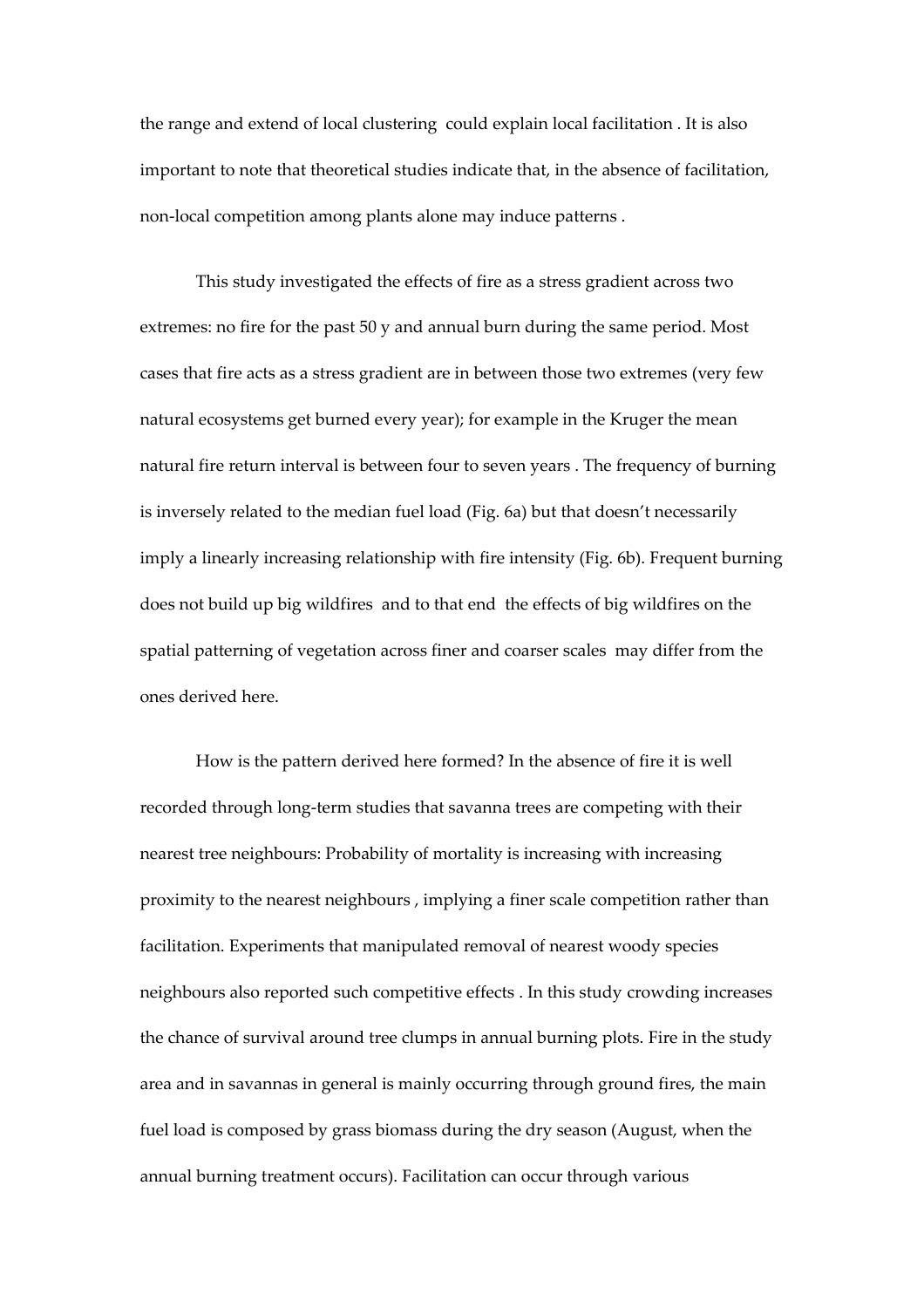mechanisms including refuge from physical stress , refuge from predation , refuge from competition , and improved resource availability . While refuge from competition seems unlikely – there is no process why trees should not compete with their nearest neighbours in the presence of fire - the rest are testable feasible explanations: (i) Refuge from physical stress could occur if dense tree patches have lower below canopy grass biomass than in the open and thus chance of fire or fire intensity will be lower. (ii) Refuge from predation could occur because there is higher post-fire grazing intensity though this effect should be less pronounced in adult trees sampled here. (iii) Higher resource availability could occur through higher hydraulic lift .

Several factors have been proposed to modulate facilitative-competitive interactions in terms of stress gradients: seasonal water availability with competition switching to facilitation within the same year when water resources become scarce , mean annual water availability grazing intensity , and plant density . Clearly there is an interaction effect between fire as a stress gradient and all those factors. Competitive-facilitative interactions across multiple stress gradients are not necessarily linear and may often cancel each other and such studies remain scarce. It would thus be challenging to disentangle the effects of fire in combination with MAP, density, and grazing (multiple stress gradients) on positive or negative interactions in plant communities. In addition this study investigates tree-tree patterns in unburned and annual burned plots. In the same study area (Skukuza in KNP), and in the absence of fire (control plots only) and density (isolated trees sampled only) positive interactions between trees and grasses were reported . It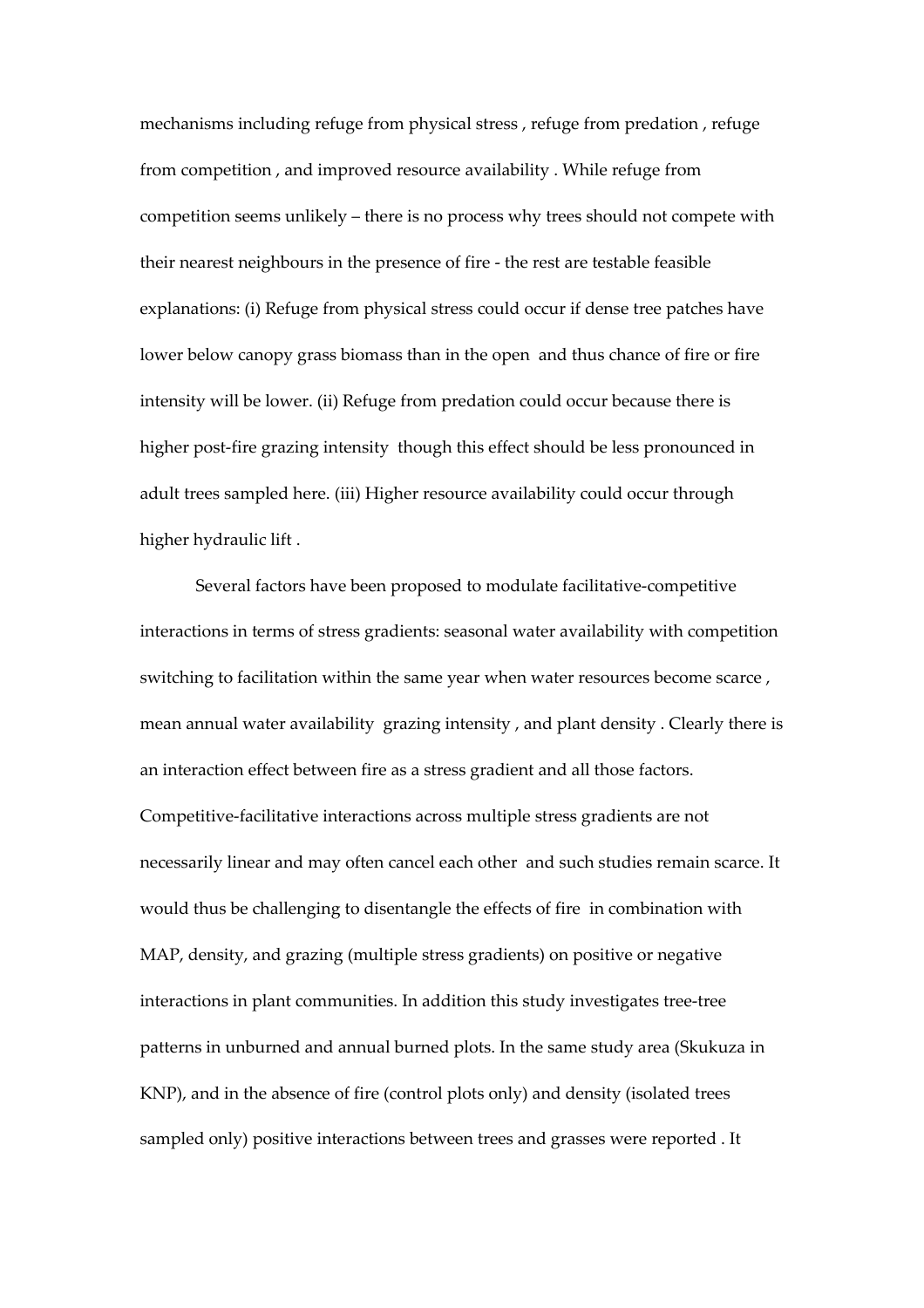would be interesting to explore the relationship between tree-grass interactions under fire as a stress gradient.

## **Acknowledgements**

I thank Justin Dohn & Niall Hanan for several discussions on the effects of fire on competitive-facilitative interactions, and Mahesh Sankaran & Bill Kunin for suggestions regarding the experimental sampling design. I am grateful to Johan Baloyi, Elliot Thekiso Shilote, Varun Varma, and Fanis Missirlis for invaluable help and company during fieldwork. Comments of two anonymous reviewers considerably improved an earlier manuscript draft. This research was funded by a NERC Research Grant (NE-E017436-1).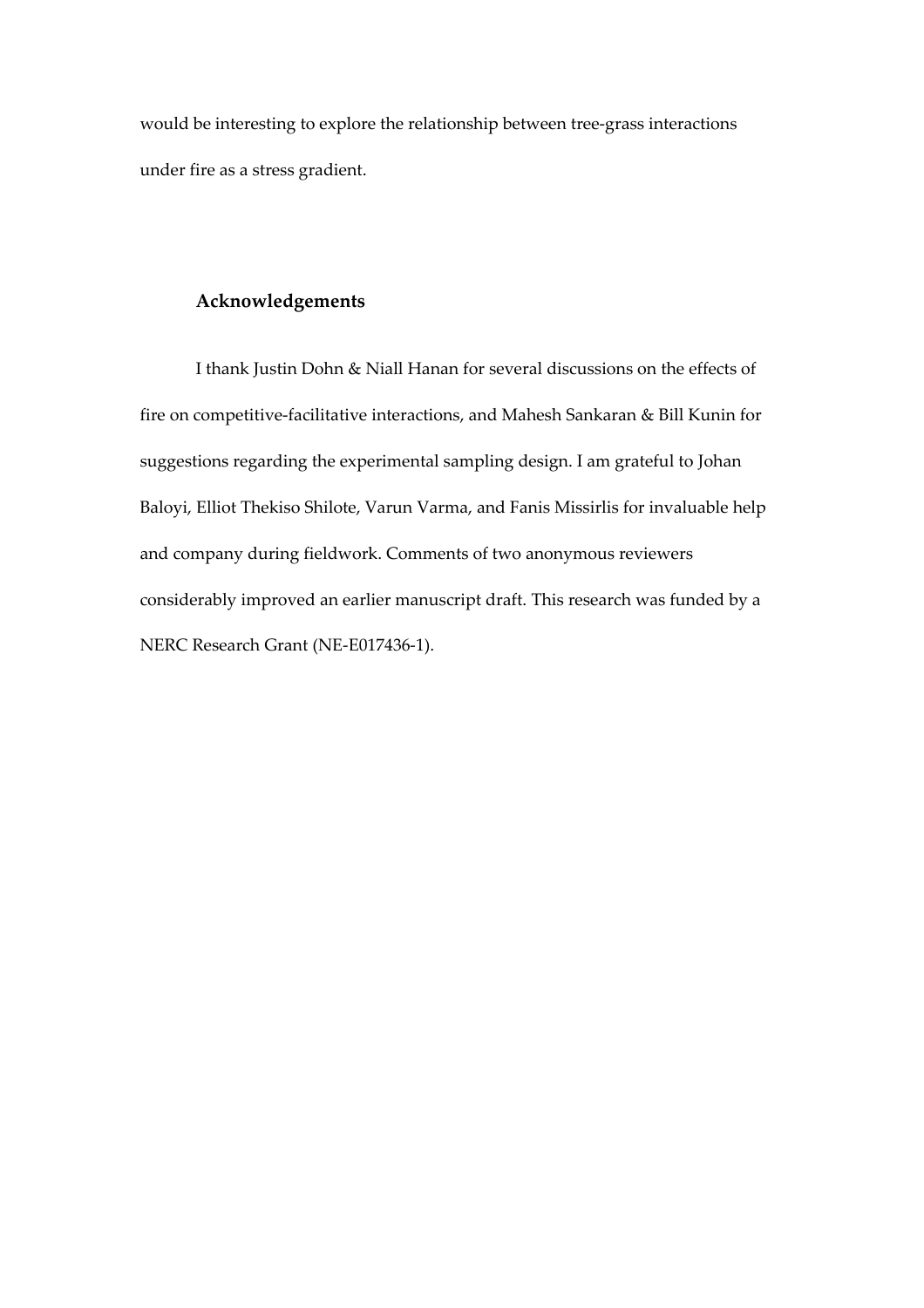#### **References**

- Ahlgrim, C., Pottgiesser, T., Sander, T., Schumacher, Y.O., Baumstark, M.W., 2013. Flow Cytometric Assessment of Erythrocyte Shape through Analysis of FSC Histograms: Use of Kurtosis and Implications for Longitudinal Evaluation. PloS One 8, e59862.
- Archibald, S., Bond, W., Stock, W., Fairbanks, D., 2005. Shaping the landscape: fire-grazer interactions in an African savanna. Ecological Applications 15, 96-109.
- Bacelar, F.S., Calabrese, J.M., Hernández-García, E., 2014. Exploring the tug of war between positive and negative interactions among savanna trees: Competition, dispersal, and protection from fire. Ecological Complexity 17, 140-148.
- Bertness, M.D., Callaway, R., 1994. Positive interactions in communities. Trends in Ecology & Evolution 9, 191-193.
- Blaser, W.J., Sitters, J., Hart, S.P., Edwards, P.J., Olde Venterink, H., 2013. Facilitative or competitive effects of woody plants on understorey vegetation depend on N-fixation, canopy shape and rainfall. J. Ecol. 101, 1598-1603.
- Bond, W.J., Midgley, J.J., 1995. Kill Thy Neighbour: An Individualistic Argument for the Evolution of Flammability. Oikos 73, 79-85.
- Brooker, R.W., Maestre, F.T., Callaway, R.M., Lortie, C.L., Cavieres, L.A., Kunstler, G., Liancourt, P., Tielbörger, K., Travis, J.M.J., Anthelme, F., Armas, C., Coll, L., Corcket, E., Delzon, S., Forey, E., Kikvidze, Z., Olofsson, J., Pugnaire, F., Quiroz, C.L., Saccone, P., Schiffers, K., Seifan, M., Touzard, B., Michalet, R., 2008. Facilitation in plant communities: the past, the present, and the future. J. Ecol. 96, 18-34.
- Bruno, J.F., Stachowicz, J.J., Bertness, M.D., 2003. Inclusion of facilitation into ecological theory. Trends in Ecology & Evolution 18, 119-125.
- Bullock, J.M., 2009. A long-term study of the roles of competition and facilitation in the establishment of an invasive pine following heathland fires. J. Ecol. 97, 646-656.
- Calabrese, J.M., Vazquez, F., Lopez, C., San Miguel, M., Grimm, V., 2010. The independent and interactive effects of tree-tree establishment competition and fire on savanna structure and dynamics. The American naturalist 175, E44-65.
- Callaway, R.M., 1995. Positive interactions among plants. The Botanical Review 61, 306-349.
- Cliff, A.D., Ord, J.K., 1981. Spatial processes: models & applications. Pion London.
- Crisp, M.D., Laffan, S., Linder, H.P., Monro, A., 2001. Endemism in the Australian flora. Journal of Biogeography 28, 183-198.
- Davis, M.A., Curran, C., Tietmeyer, A., Miller, A., 2005. Dynamic tree aggregation patterns in a species-poor temperate woodland disturbed by fire. Journal of Vegetation Science 16, 167-174.
- Dickie, I.A., Schnitzer, S.A., Reich, P.B., Hobbie, S.E., 2005. Spatially disjunct effects of cooccurring competition and facilitation. Ecology Letters 8, 1191-1200.
- Dohn, J., Dembélé, F., Karembé, M., Moustakas, A., Amévor, K.A., Hanan, N.P., 2013. Tree effects on grass growth in savannas: competition, facilitation and the stress-gradient hypothesis. J. Ecol. 101, 202-209.
- Duan, K., Xiao, W., Mei, Y., Liu, D., 2014. Multi-scale analysis of meteorological drought risks based on a Bayesian interpolation approach in Huai River basin, China. Stoch Environ Res Risk Assess 28, 1985-1998.
- Fan, C., Myint, S., 2014. A comparison of spatial autocorrelation indices and landscape metrics in measuring urban landscape fragmentation. Landscape and Urban Planning 121, 117-128.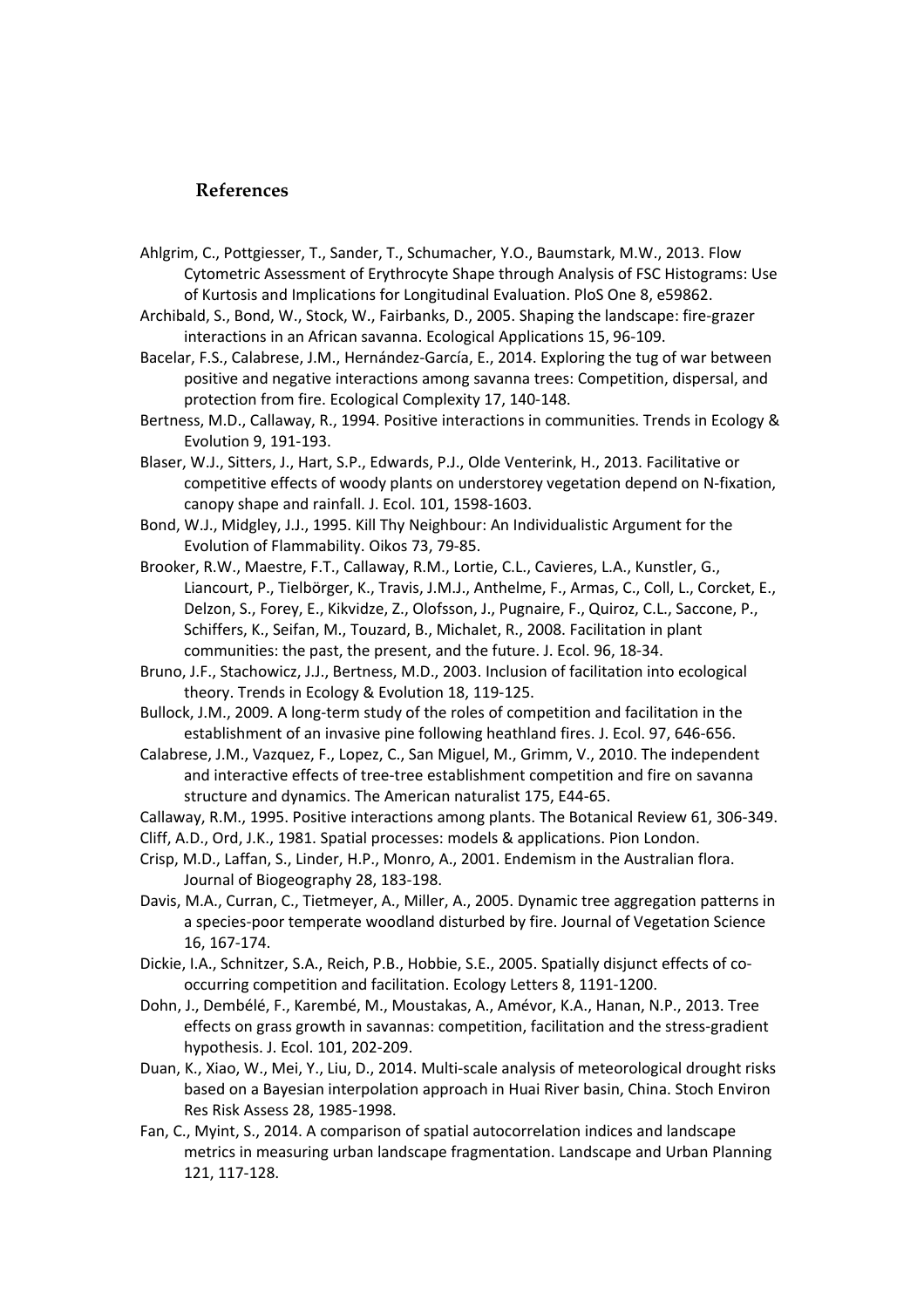- Finazzi, F., Haggarty, R., Miller, C., Scott, M., Fassò, A., 2014. A comparison of clustering approaches for the study of the temporal coherence of multiple time series. Stoch Environ Res Risk Assess, 1-13.
- Fortin, M.-J., Dale, M.R.T., 2005. Spatial analysis: a guide for ecologists. Cambridge University Press.
- Fry, D.L., Stephens, S.L., Collins, B.M., North, M.P., Franco-Vizcaíno, E., Gill, S.J., 2014. Contrasting Spatial Patterns in Active-Fire and Fire-Suppressed Mediterranean Climate Old-Growth Mixed Conifer Forests. PloS One 9, e88985.
- Getis, A., Ord, J.K., 1996. Local spatial statistics: an overview. Spatial analysis: modelling in a GIS environment 374.
- Govender, N., Trollope, W.S.W., Van Wilgen, B.W., 2006. The effect of fire season, fire frequency, rainfall and management on fire intensity in savanna vegetation in South Africa. Journal of Applied Ecology 43, 748-758.
- Gunton, R.M., Kunin, W.E., 2009. Density‐dependence at multiple scales in experimental and natural plant populations. J. Ecol. 97, 567-580.
- Hammond, M.P., Kolasa, J., 2014. Spatial Variation as a Tool for Inferring Temporal Variation and Diagnosing Types of Mechanisms in Ecosystems. PloS One 9, e89245.
- Harmon, M.E., Franklin, J.F., 1989. Tree seedlings on logs in Picae-Tsuga forests of Oregon and Washington. Ecology, 48-59.
- Higgins, S.I., Bond, W.J., February, E.C., Bronn, A., Euston-Brown, D.I., Enslin, B., Govender, N., Rademan, L., O'Regan, S., Potgieter, A.L., 2007. Effects of four decades of fire manipulation on woody vegetation structure in savanna. Ecology 88, 1119-1125.
- Hsieh, N.-H., Cheng, Y.-H., Liao, C.-M., 2014. Changing variance and skewness as leading indicators for detecting ozone exposure-associated lung function decrement. Stoch Environ Res Risk Assess 28, 2205-2216.
- Jones, O., Nyman, P., Sheridan, G., 2014. Modelling the effects of fire and rainfall regimes on extreme erosion events in forested landscapes. Stoch Environ Res Risk Assess 28, 2015-2025.
- Karlson, R.H., Connolly, S.R., Hughes, T.P., 2011. Spatial variance in abundance and occupancy of corals across broad geographic scales. Ecology 92, 1282-1291.
- Kikvidze, Z., Khetsuriani, L., Kikodze, D., Callaway, R.M., 2006. Seasonal shifts in competition and facilitation in subalpine plant communities of the central Caucasus. Journal of Vegetation Science 17, 77-82.
- Kyriazopoulos, P., Nathan, J., Meron, E., in press. Species coexistence by front pinning. Ecological Complexity.
- Larson, A.J., Churchill, D., 2012. Tree spatial patterns in fire-frequent forests of western North America, including mechanisms of pattern formation and implications for designing fuel reduction and restoration treatments. Forest Ecology and Management 267, 74-92.
- Le Bagousse-Pinguet, Y., Gross, E.M., Straile, D., 2012. Release from competition and protection determine the outcome of plant interactions along a grazing gradient. Oikos 121, 95-101.
- Ludwig, F., Dawson, T.E., de Kroon, H., Berendse, F., Prins, H.H., 2003. Hydraulic lift in Acacia tortilis trees on an East African savanna. Oecologia 134, 293-300.
- Martínez-García, R., Calabrese, J.M., Hernández-García, E., López, C., 2014. Minimal mechanisms for vegetation patterns in semiarid regions. Philosophical Transactions of the Royal Society A: Mathematical, The Royal Society A: Mathematical, Physical and Engineering Sciences 372.
- Martínez-García, R., Calabrese, J.M., López, C., 2013. Spatial patterns in mesic savannas: The local facilitation limit and the role of demographic stochasticity. Journal of Theoretical Biology 333, 156-165.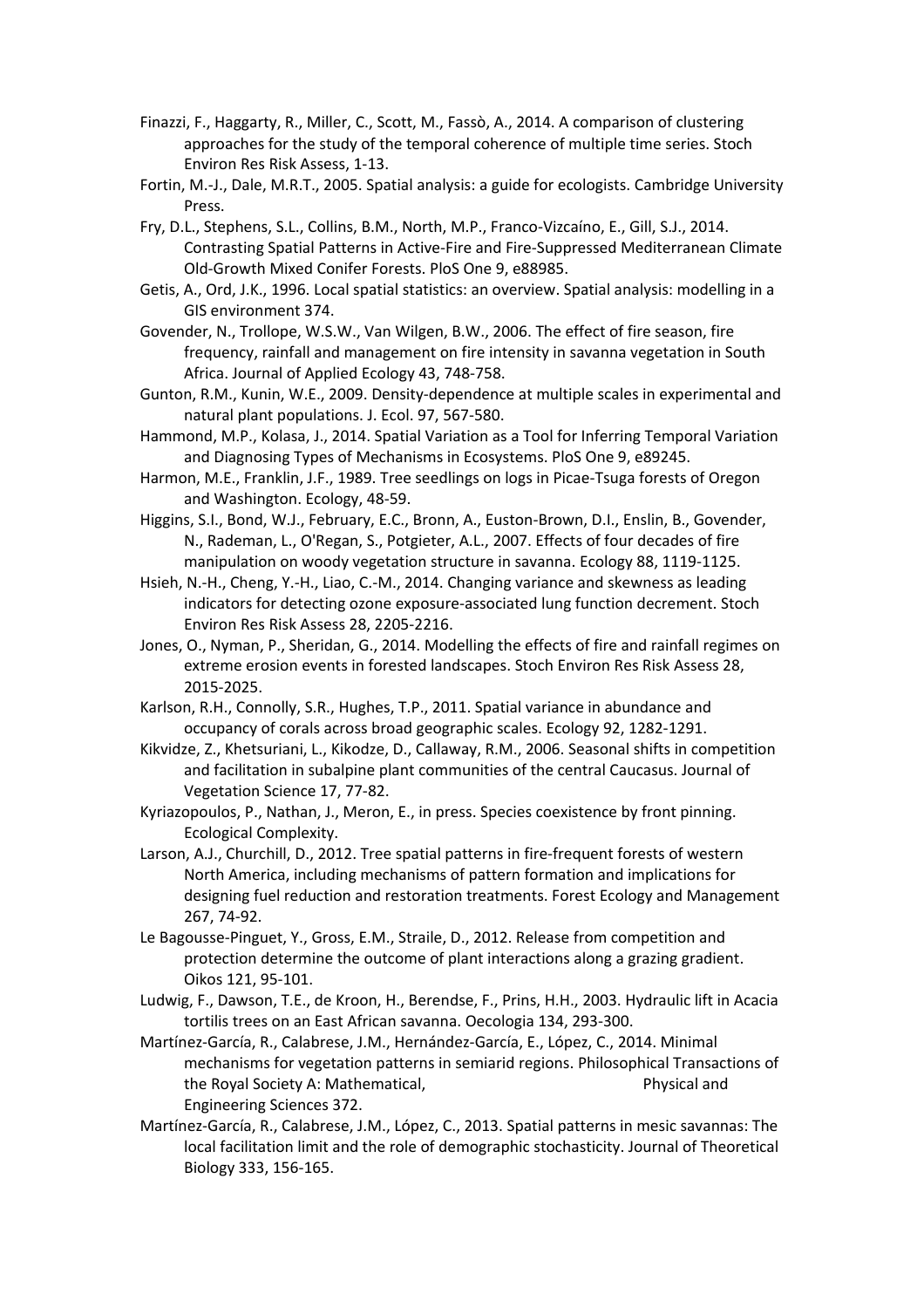- Matossian, A., Matsinos, Y., Konstantinidis, P., Moustakas, A., 2013. Post-fire succession indices performance in a Mediterranean ecosystem. Stoch Environ Res Risk Assess 27, 323-335.
- Meyer, K.M., Ward, D., Wiegand, K., Moustakas, A., 2008a. Multi-proxy evidence for competition between savanna woody species. Perspectives in Plant Ecology, Evolution and Systematics 10, 63-72.
- Meyer, K.M., Wiegand, K., Ward, D., Moustakas, A., 2008b. Determining patch size. African Journal of Ecology 46, 440-442.
- Moran, P.A., 1950. Notes on continuous stochastic phenomena. Biometrika, 17-23.
- Mordelet, P., Menaut, J.C., 1995. Influence of trees on above‐ground production dynamics of grasses in a humid savanna. Journal of Vegetation Science 6, 223-228.
- Moustakas, A., Guenther, M., Wiegand, K., Mueller, K.-H., Ward, D., Meyer, K.M., Jeltsch, F., 2006. Long-term mortality patterns of the deep-rooted Acacia erioloba: The middle class shall die! Journal of Vegetation Science 17, 473-480.
- Moustakas, A., Kunin, W.E., Cameron, T.C., Sankaran, M., 2013. Facilitation or Competition? Tree Effects on Grass Biomass across a Precipitation Gradient. PloS One 8, e57025.
- Moustakas, A., Sakkos, K., Wiegand, K., Ward, D., Meyer, K.M., Eisinger, D., 2009. Are savannas patch-dynamic systems? A landscape model. Ecol. Model. 220, 3576-3588.
- Moustakas, A., Wiegand, K., Getzin, S., Ward, D., Meyer, K.M., Guenther, M., Mueller, K.-H., 2008. Spacing patterns of an Acacia tree in the Kalahari over a 61-year period: How clumped becomes regular and vice versa. Acta Oecologica 33, 355-364.
- Moustakas, A., Wiegand, K., Meyer, K.M., Ward, D., Sankaran, M., 2010. perspective: Learning new tricks from old trees: revisiting the savanna question. Frontiers of Biogeography 2.
- Nesmith, J.C.B., Caprio, A.C., Pfaff, A.H., McGinnis, T.W., Keeley, J.E., 2011. A comparison of effects from prescribed fires and wildfires managed for resource objectives in Sequoia and Kings Canyon National Parks. Forest Ecology and Management 261, 1275-1282.
- Ord, J.K., Getis, A., 1995. Local spatial autocorrelation statistics: distributional issues and an application. Geographical analysis 27, 286-306.
- Pausas, J.G., Keeley, J.E., 2009. A Burning Story: The Role of Fire in the History of Life. BioScience 59, 593-601.
- R Development Core Team, 2014. R: A language and environment for statistical computing. R Foundation for Statistical Computing, Vienna, Austria. ISBN 3-900051-07-0.
- Sankaran, M., Hanan, N.P., Scholes, R.J., Ratnam, J., Augustine, D.J., Cade, B.S., Gignoux, J., Higgins, S.I., Le Roux, X., Ludwig, F., 2005. Determinants of woody cover in African savannas. Nature 438, 846-849.
- Serra, L., Saez, M., Juan, P., Varga, D., Mateu, J., 2014. A spatio-temporal Poisson hurdle point process to model wildfires. Stoch Environ Res Risk Assess 28, 1671-1684.
- Tirabassi, G., Viebahn, J., Dakos, V., Dijkstra, H.A., Masoller, C., Rietkerk, M., Dekker, S.C., 2014. Interaction network based early-warning indicators of vegetation transitions. Ecological Complexity 19, 148-157.
- Tirado, R., Pugnaire, F.I., 2005. Community structure and positive interactions in constraining environments. Oikos 111, 437-444.
- Tobler, W.R., 1970. A computer movie simulating urban growth in the Detroit region. Economic geography, 234-240.
- Turner, M.G., 2001. Landscape ecology in theory and practice: pattern and process. Springer.
- van de Koppel, J., Altieri, A.H., Silliman, B.R., Bruno, J.F., Bertness, M.D., 2006. Scaledependent interactions and community structure on cobble beaches. Ecology Letters 9, 45-50.
- Van Mantgem, P., Schwilk, D., 2009. Negligible influence of spatial autocorrelation in the assessment of fire effects in a mixed conifer forest. Fire Ecology 5, 2.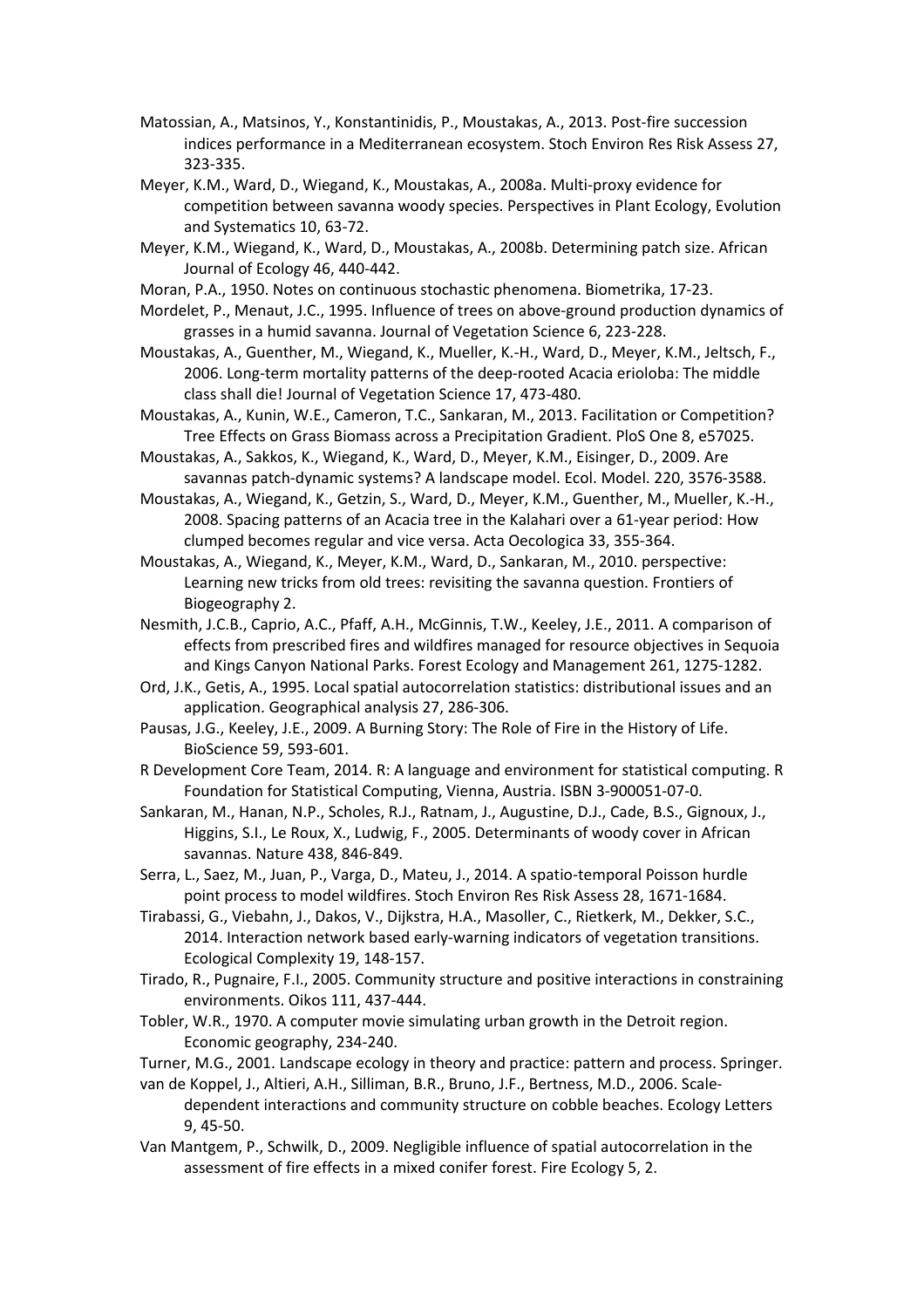- Vicente, J.R., Gonçalves, J., Honrado, J.P., Randin, C.F., Pottier, J., Broennimann, O., Lomba, A., Guisan, A., 2014. A framework for assessing the scale of influence of environmental factors on ecological patterns. Ecological Complexity 20, 151-156.
- Wolf, A., 2005. Fifty year record of change in tree spatial patterns within a mixed deciduous forest. Forest Ecology and Management 215, 212-223.
- Xiao, R., Su, S., Ghadouani, A., Wu, J., 2013. Spatial analysis of phytoplankton patterns in relation to environmental factors across the southern Taihu basin, China. Stoch Environ Res Risk Assess 27, 1347-1357.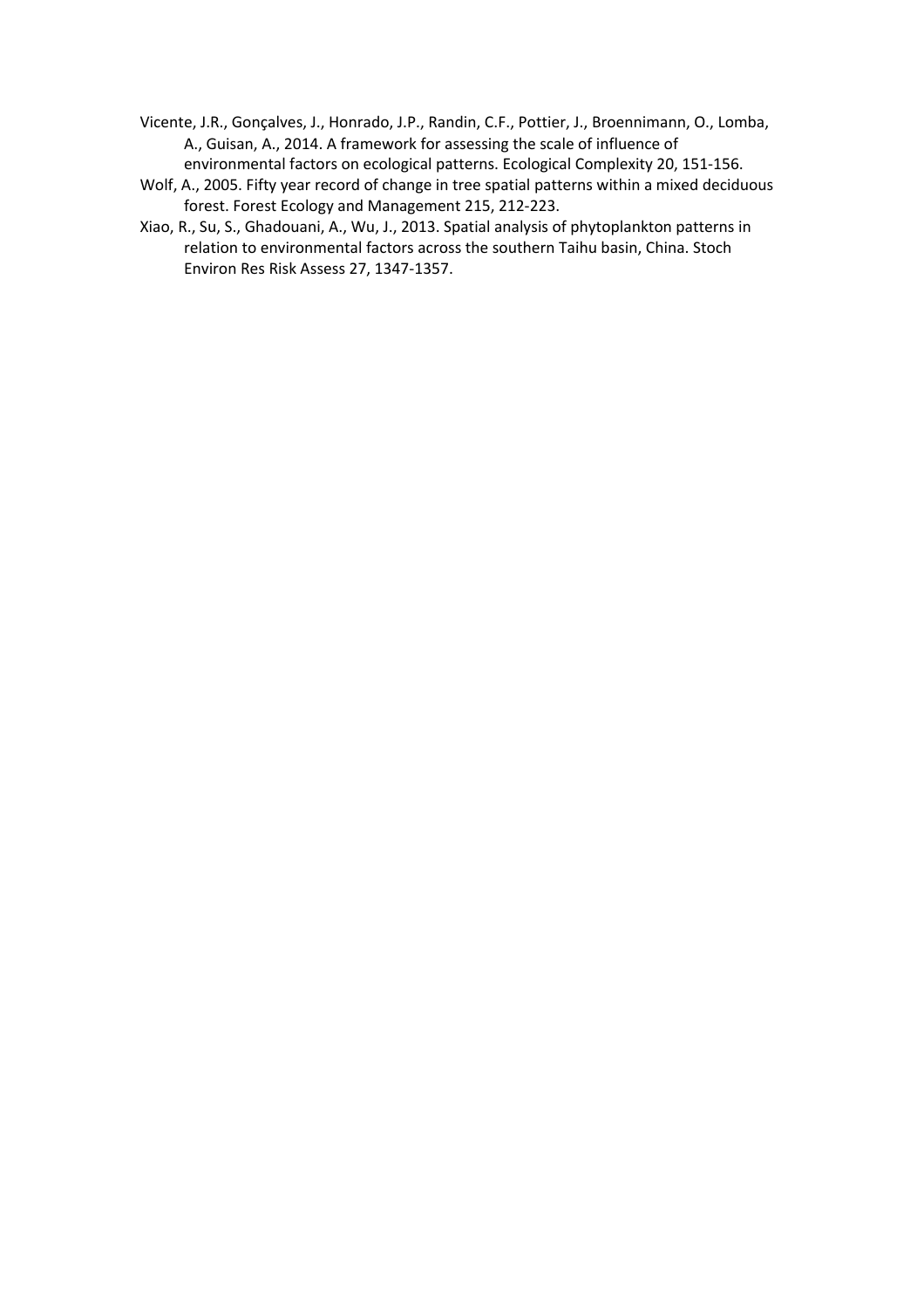| Variable   | CoefVar | <b>Skewness</b> | Kurtosis |
|------------|---------|-----------------|----------|
| MeandistF0 | 50.92   | 1.31            | 1.89     |
| MeandistF1 | 67.53   | 2.12            | 6.71     |
| NearestF0  | 56.95   | 0.98            | 0.55     |
| NearestF1  | 84.68   | 2.68            | 12.01    |
| MeansizeF0 | 51.95   | 1.33            | 1.75     |
| MeansizeF1 | 54.25   | 1.07            | 1.06     |
| LargestF0  | 60.35   | 1.99            | 6.71     |
| LargestF1  | 75.65   | 2.08            | 5.43     |

**Table 1.** Values of the coefficient of variation (CV), skewness, and kurtosis of the distances and sizes of neighbouring trees. For each tree recorded within each plot and burning treatment (*F0*, *F1*), the average of the distances to the four nearest neighbouring trees (*MeandistF0*, *MeandistF1*), and the distance to the nearest neighbouring tree (*NearestF0*, *NearestF1*) were recorded. The mean size in terms of TCAH of the nearest four tree individuals (*MeansizeF0*, *MeansizeF1*), and the TCAH of the largest among the four nearest tree individuals (*LargestF0*, *LargestF1*) were recorded in order to calculate CV, skewness and kurtosis.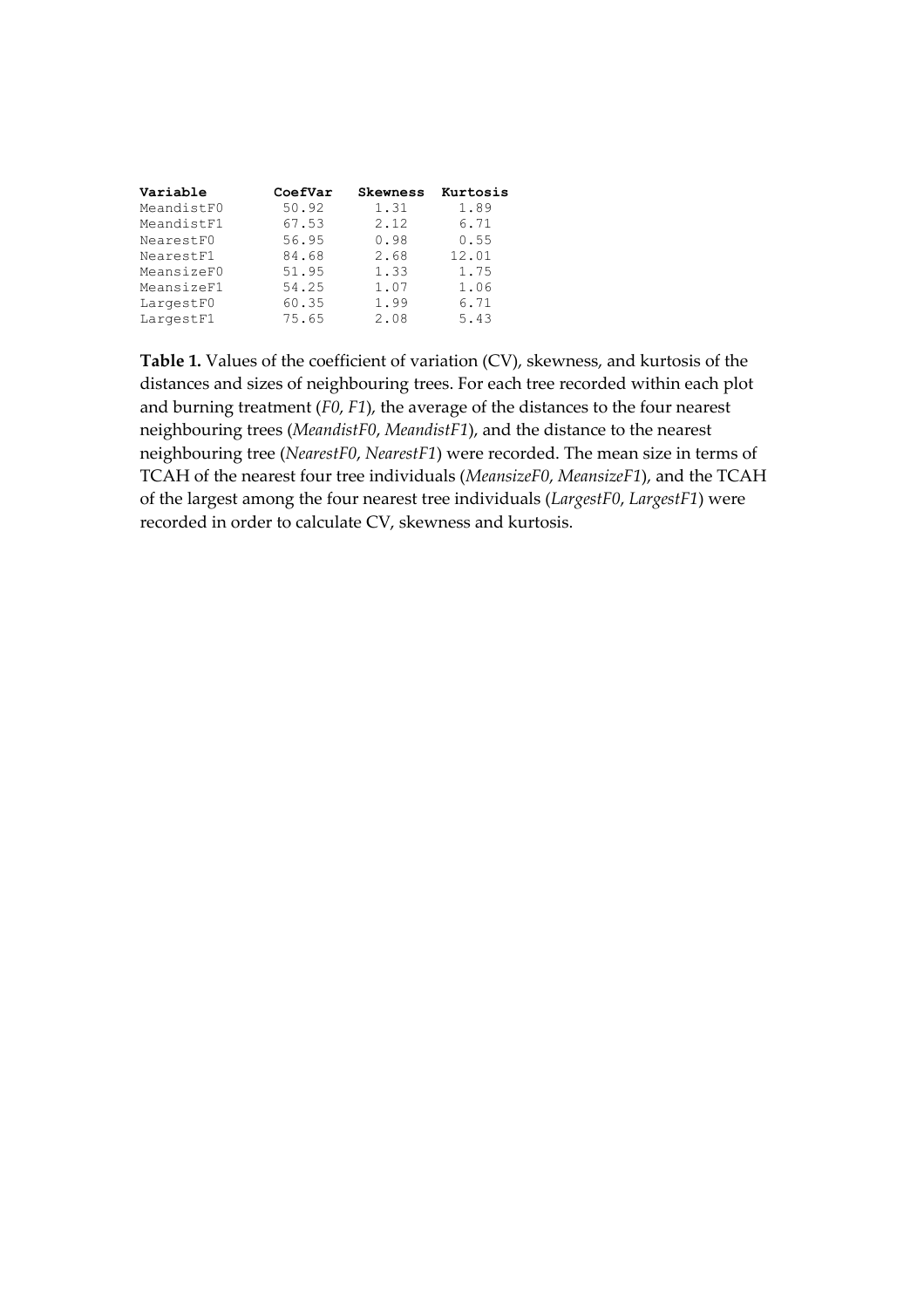

**b**

**Figure 1.** Geographic location of the study area. The study was conducted in the Kruger National Park (KNP) in South Africa. **a.** The location of the park in South Africa. **b.** Geophysical map of the park. The experimental plots sampled are all located within a maximum distance of 60 km from Skukuza.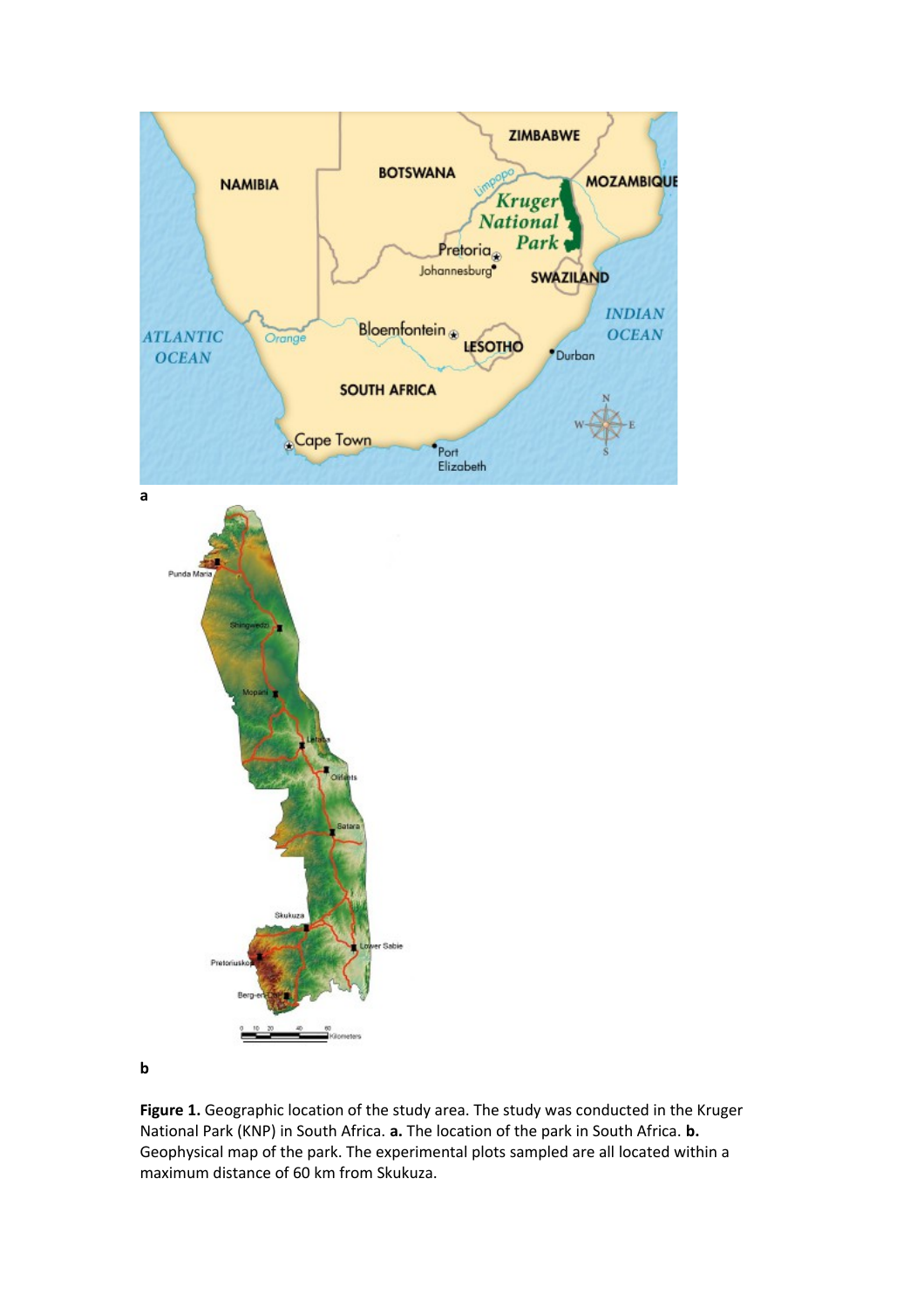

b

**Figure 2.** Overview of the experimental design. **a.** Overview of one (N'waswitshaka) out of four Experimental Burning Plots sampled. Each of the 12 plots shown in this figure has a surface area of 7 ha. There are 12 experimental burning treatments but only unburnt (*Control*) and annual burn every August (*Aug B1*) were sampled in this study. In the remaining 3 other EBPs sampled burning treatments are randomised in a split-plot design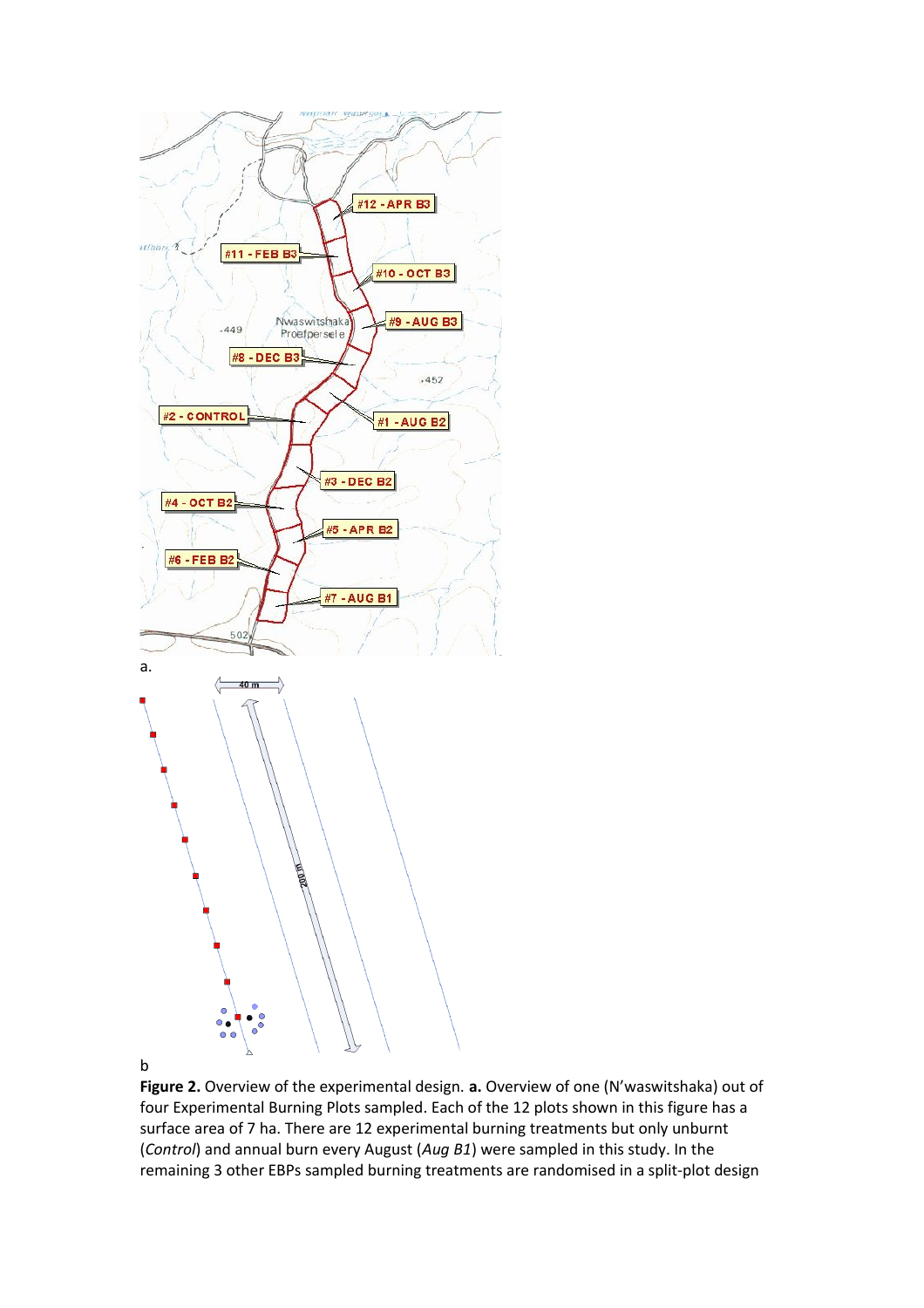and again only Control and Aug B1 burn were sampled. **b.** Overview of the sampling design of trees in each plot. Four line transects of 200 m each distancing 40 from each other were drawn. For each transect focal points (red squares) were drawn every 20 m on the line and the nearest two adult trees to the focal points were recorded (focal trees, black circles). The nearest four adult trees to each of the two focal trees were recorded (blue circles).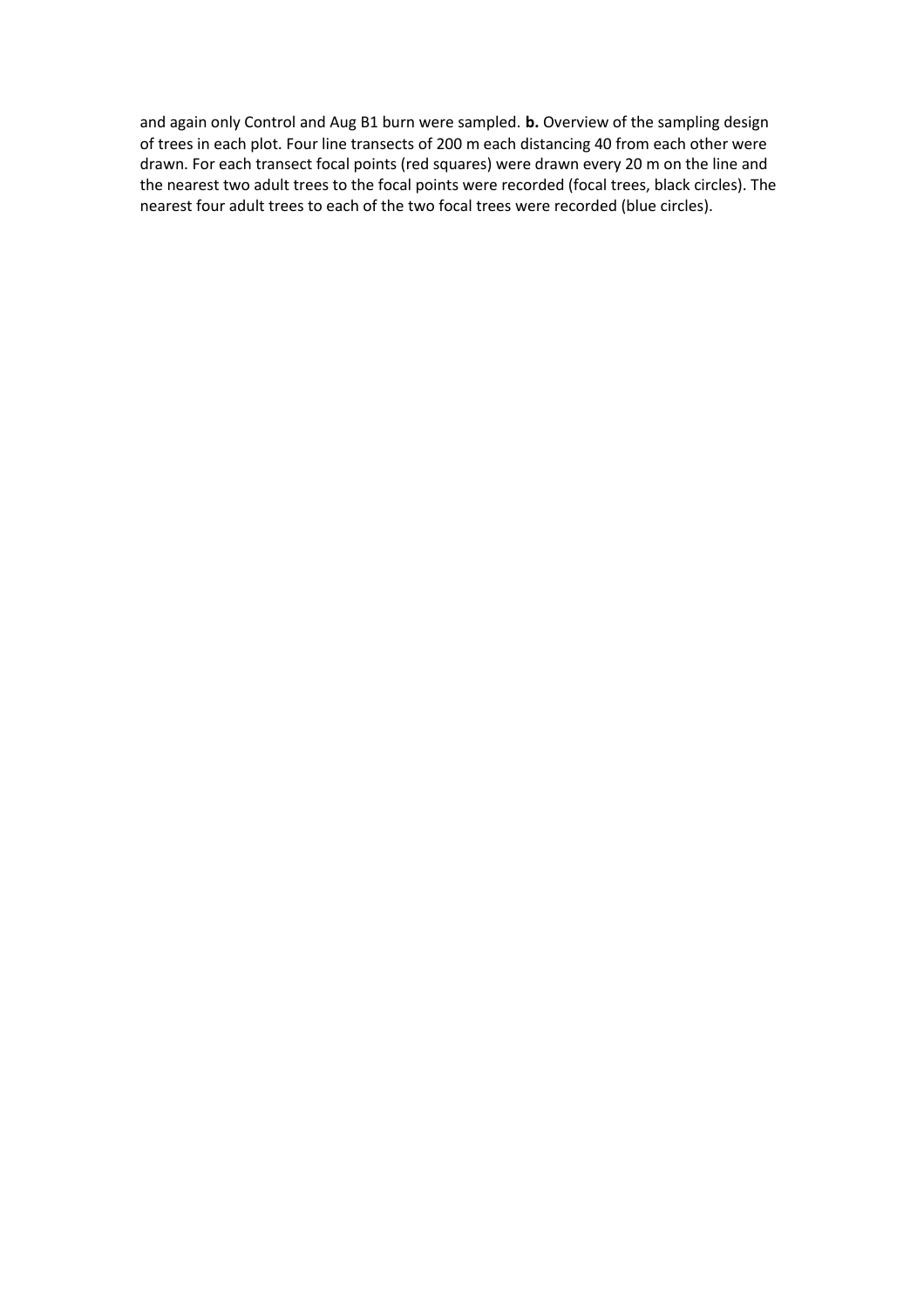

**Figure 3.** Counts of individuals of dominant tree species identities in unburnt (fire=0) and annual burn plots (fire  $= 1$ ).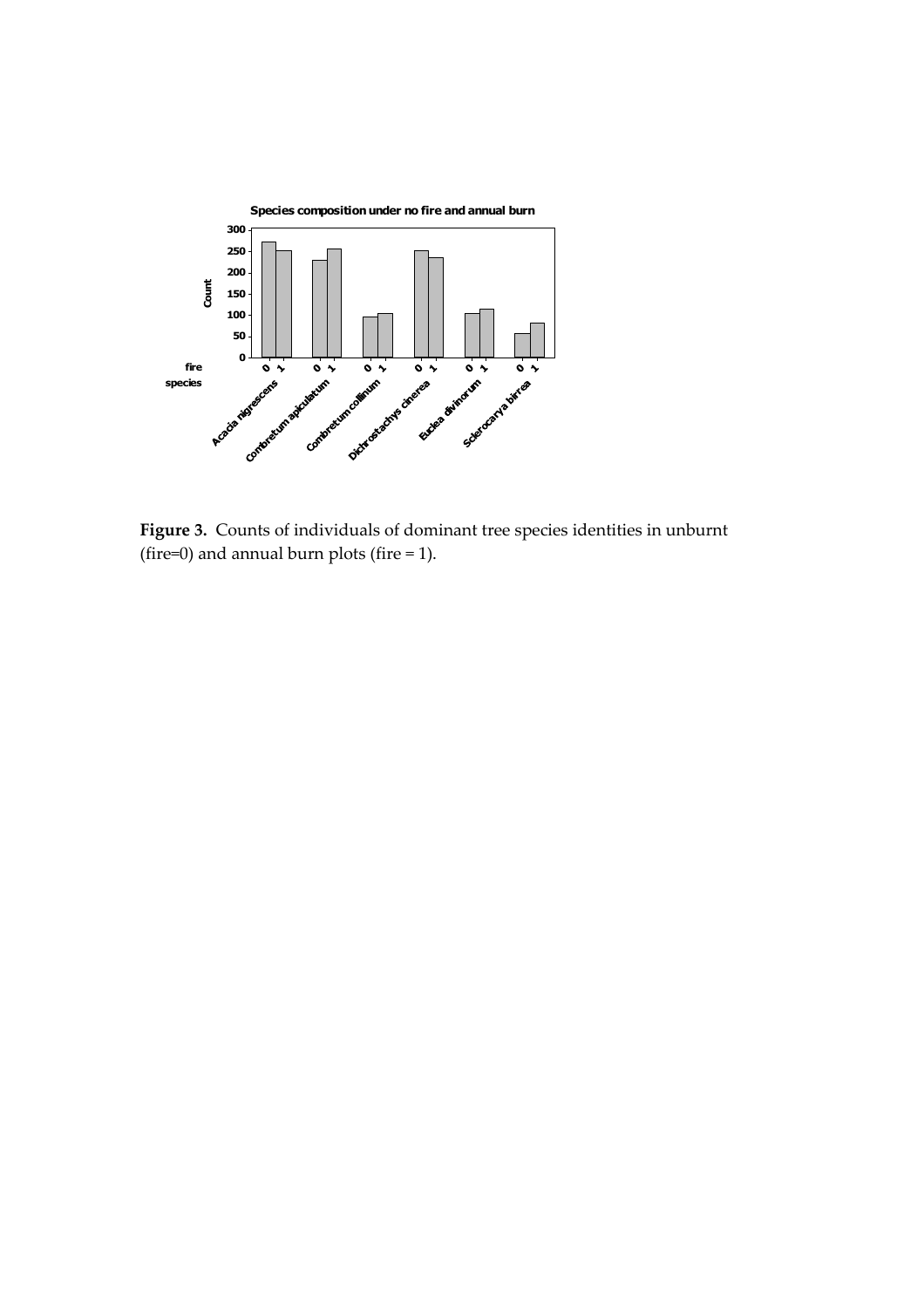

**Figure 4.** Spatial distribution of trees in one (N'waswitshaka) out of four Experimental Burning Plots sampled. Trees are plotted as points (their size in terms of TCAH is not plotted). **a.** Spatial distribution of trees in the control plot **b.** Spatial distribution of trees in the annual burn plot.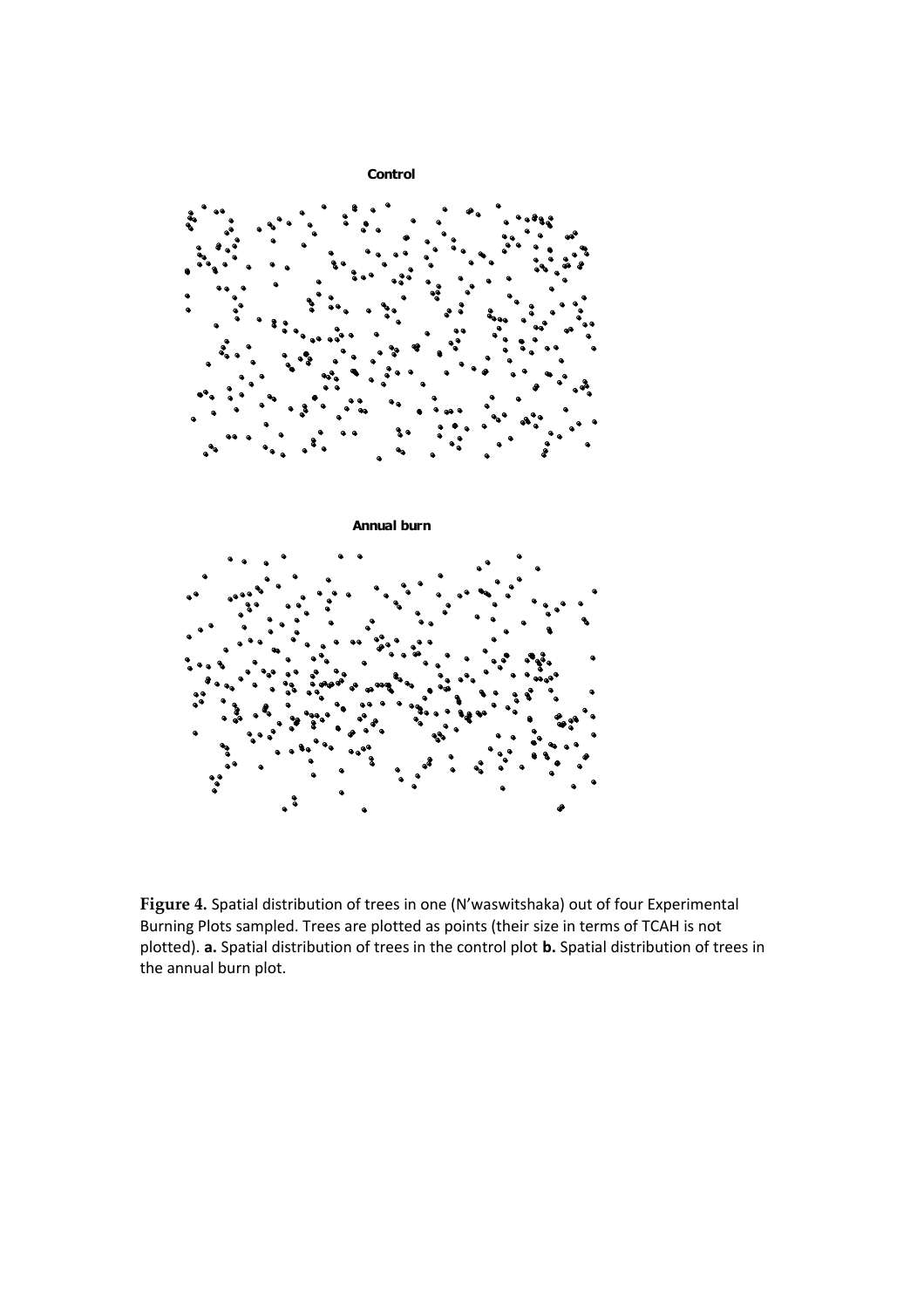